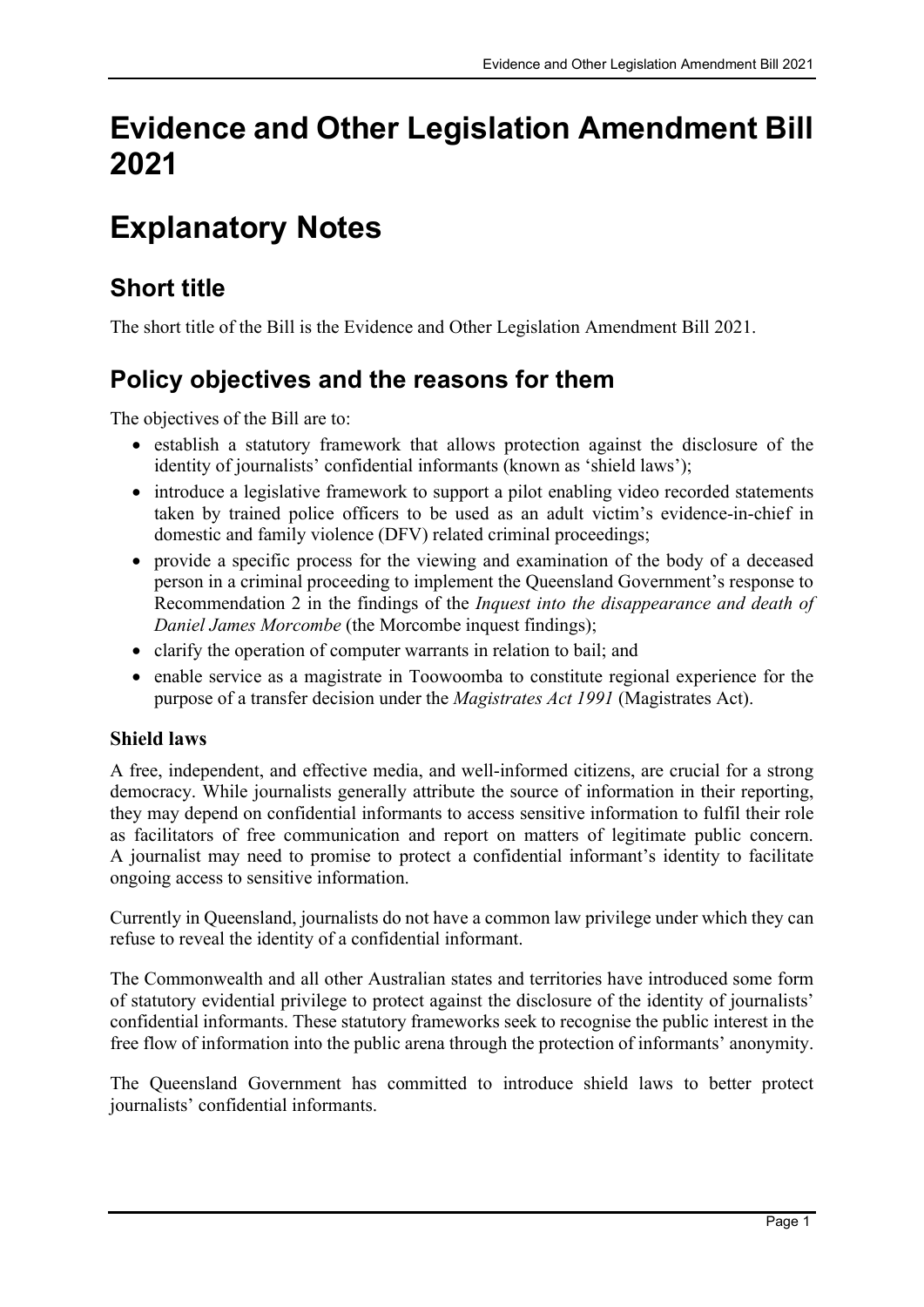#### Video recorded evidence

The giving of evidence in court by a victim of  $DFV<sup>1</sup>$  against the perpetrator can be traumatic and victims may be subject to intimidation from an accused person. Unlike civil proceedings under the Domestic and Family Violence Protection Act 2012 (Domestic and Family Violence Protection Act), where the court is not bound by the rules of evidence, DFV victims in criminal proceedings are required to appear in court and provide direct oral evidence, subject to the use of special measures.

The underlying policy intent of the Bill's amendments is to remove the hearsay rule of evidence, so that out of court statements can be used as evidence of the existence of a fact contained in them. A similar provision already exists in section 93A of Evidence Act 1977 (Evidence Act) which provides for the admissibility of statements made by children and persons with an impairment of the mind. Under section 93A, direct oral evidence of the fact must be otherwise admissible and the maker of the statement must be available to give evidence in the proceeding.

A range of other states and territories have introduced legislation facilitating the use of police recorded interviews with complainants in certain proceedings for domestic violence offences as their evidence-in-chief, particularly in the context of increased use of body worn cameras by frontline officers. For example, in Victoria a digitally recorded evidence-in-chief trial was established in October 2018, pursuant to amendments to the Criminal Procedure Act 2009 (Vic), and was subject to an independent evaluation by Monash University (the Victorian evaluation). However, the evidence base in relation to the use of video recorded statements in DFV proceedings is emerging.

The use of video recorded evidence-in-chief offers potential benefits to DFV victims, including reducing the trauma for victims associated with re-telling their experiences in court, illustrating a victim's demeanor and experience close to the time of the event and reducing the capacity of the perpetrator to intimidate a victim.

The amendments in the Bill will support the Government's intention to develop a time-limited pilot enabling video recorded statements taken by police officers to be used as an adult victim's evidence-in-chief in DFV related criminal proceedings (VRE pilot). The VRE pilot will be subject to an independent evaluation which will enable evidence about the victim's experience and potential for unintended consequences, together with other practical and financial impacts for courts, police and prosecutors, to be properly assessed.

#### Viewing and examination of a deceased person's body

On 5 April 2019, the Morcombe inquest findings were delivered.

As part of the Morcombe inquest findings, the State Coroner made two recommendations under section 46(1) of the *Coroners Act 2003* (the Coroners Act) which enables a coroner to comment, wherever appropriate, on anything connected with the death that relates to public health or safety, the administration of justice or ways to prevent deaths from happening in similar circumstances in the future.

<sup>1</sup> The term 'victim' is used to describe a person who has experienced DFV. It is acknowledged that some people may identify with or use different language. The term 'complainant' is used when describing the provisions of the Bill, consistent with the language in the Bill. The term 'perpetrator' is used to describe a person who commits acts of DFV. The terms 'accused person' and 'defendant' are used in reference to perpetrators in the Bill.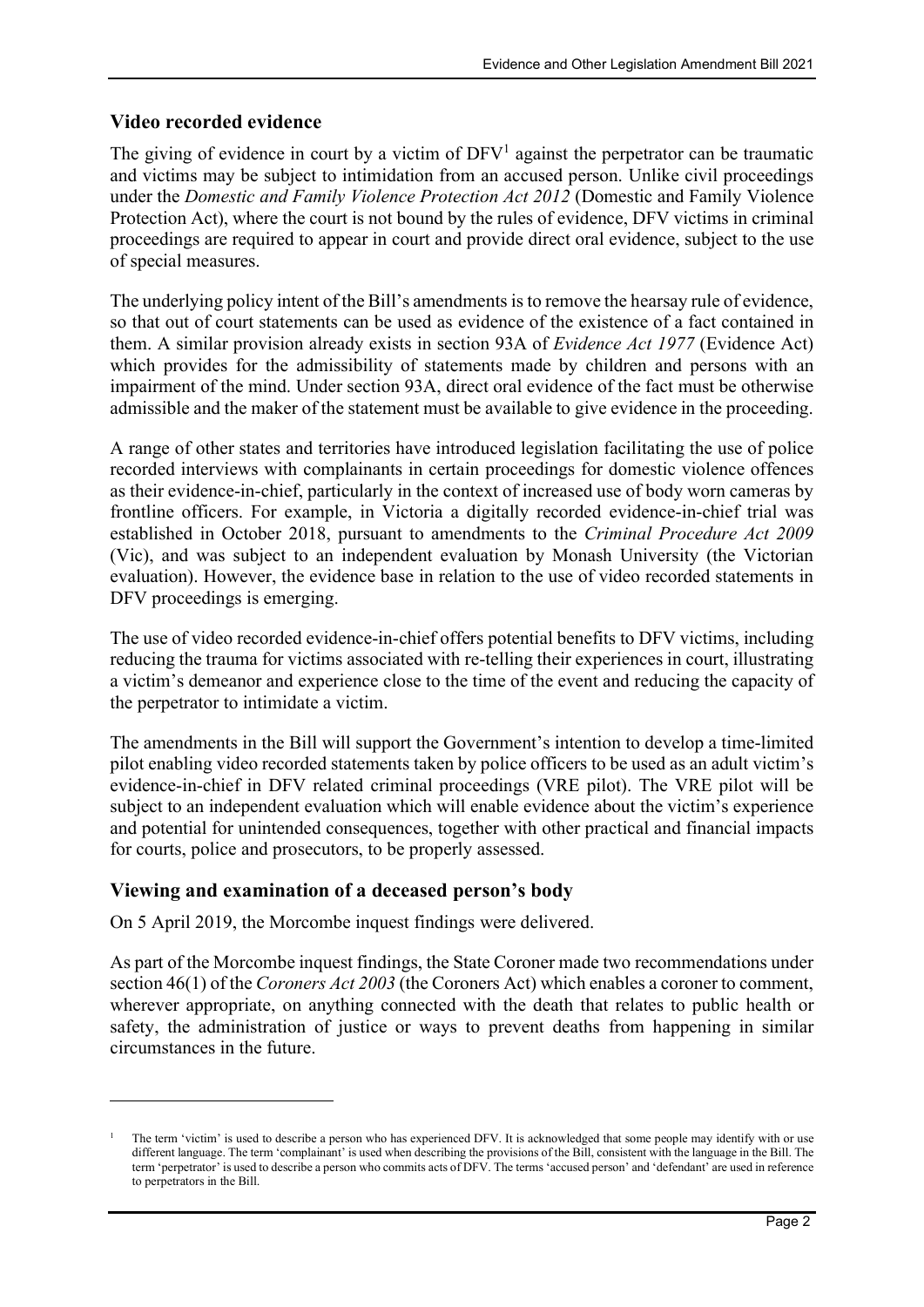Recommendation 2 of the Morcombe inquest findings is that the Queensland Government amend the Criminal Code to ensure a time limit is imposed on the testing of human remains where the prosecution and defence fail to reach agreement on the identity of the deceased.

The rationale for Recommendation 2 is outlined at paragraphs 346 to 355 of the Morcombe inquest findings and was predicated on a lengthy delay between when Daniel's remains were found and when they were returned to his family for burial. The delay was on the basis that, as long as the accused person, Mr Cowan, contested that the skeletal remains belonged to Daniel, it was necessary for the remains to be retained in the event that they had to be retested. The State Coroner considered that where an accused wishes to prevent a burial or cremation for purposes of retesting, the appropriate course would be to seek a direction from a court under section 590AS (Viewing particular evidence) of the Criminal Code but noted, while the court could impose appropriate time limits to enable testing to occur, it is possible that a family would experience further delays while that occurred.

The Government agreed in principle to the Coroner's recommendation and gave a commitment to undertake further analysis, research, and consultation about how best to implement the underlying intent of the recommendation noting the complexities involved. The Bill contains amendments to implement the Government's response.

#### Computer warrants

The Justices Act 1886 (Justices Act) authorises the use of computer warrants and the procedures for creating, storing, and otherwise managing warrants electronically. Under these provisions, a warrant may be created in the form of computer stored information under procedures prescribed by, or approved under, a regulation. The aim of computer warrants is to reduce the handling of warrants in the form of written documents.

Under section 33 of the Bail Act 1980 (Bail Act), a defendant who fails to surrender into custody in accordance with their bail undertaking and who is apprehended under a warrant issued in relation to that failure (pursuant to section 28 or 28A of the Bail Act), commits an offence. In proceedings for the offence:

- production to the court of the warrant issued for the defendant's apprehension is evidence and, in the absence of evidence to the contrary, conclusive evidence of the undertaking and of the failure to surrender into custody and that the issue of the warrant was duly authorised by the decision or order of the court that issued the warrant; and
- judicial notice shall be taken of the signature of the person who issued the warrant and that that person was duly authorised to issue the warrant.

While section 68 of the Justices Act provides that the creation of a computer warrant by a person under the approved procedures has the same effect as the issue of the same type of warrant under the person's hand, to remove any potential for ambiguity, the Bill contains amendments to clarify the operation of computer warrants for the purposes of section 33 of the Bail Act.

#### Magistrates' regional service

Section 21 of the Magistrates Act provides that the advisory committee must make a transfer policy to guide decisions about which magistrates are to constitute Magistrates Courts at particular places. Under section 21, the transfer policy must take into account the amount of regional service a magistrate has undertaken within a specified period.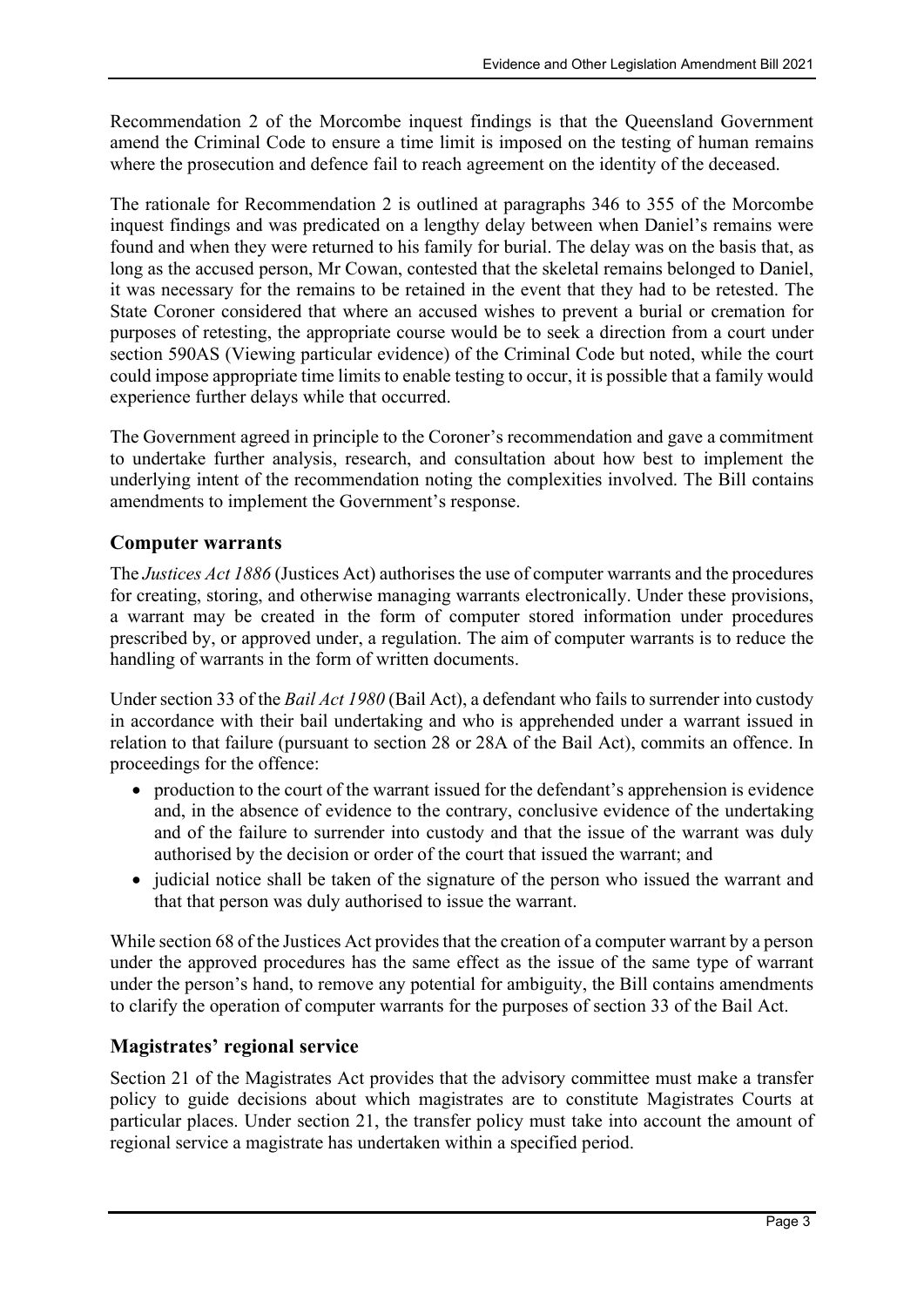Section 21(6) provides that 'regional Queensland' means 'that part of Queensland outside the Beenleigh, Brisbane, Caboolture, Cleveland, Gold Coast, Ipswich, Maroochydore, Redcliffe and Toowoomba Magistrates Courts districts'.

The amendment in the Bill will ensure that service as a magistrate in Toowoomba constitutes regional experience for the purpose of a transfer decision under section 21.

# Achievement of policy objectives

The Bill will achieve its policy objectives by amending:

- the Evidence Act to establish a framework for shield laws:
- the Evidence Act and related legislation to implement a framework for the use of video recorded statements taken by trained police officers as an adult victim's evidence-in-chief in DFV related criminal proceedings;
- the Criminal Code by inserting a new provision dealing with the process for viewing and examining the body of a deceased person which ensures consideration can be given to a coroner's obligations to release the body under the Coroners Act;
- the Bail Act to make it clear there is no requirement for a judicial officer to consider the signature of the person who issued a computer warrant in the context of dealing with a defendant under section 33 of the Bail Act; and
- the Magistrates Act to allow for service as a magistrate in Toowoomba to constitute regional experience for the purpose of a transfer decision.

#### Shield laws

The Bill amends the Evidence Act to establish a statutory framework to enable the better protection of the identity of journalists' confidential informants. The protection applies in circumstances where a person (an 'informant') gives information to a journalist in the expectation it may be published in a news medium, and the journalist promises not to disclose the informant's identity as the source of the information.

There are no requirements in relation to the form the promise must take; it may be oral or written. There is also no express requirement in relation to the time at which the promise must be given, however it is intended that the promise be reasonably proximate to when the informant gives the information to the journalist. A key purpose of shield laws is to enable journalists to access sensitive information that would not be provided in the absence of a promise of confidentiality.

The Bill contains a broad definition of news medium to ensure the diverse modes and methods of communicating news and observations on the news to the public are captured. The requirement that the medium be for the dissemination of news and observations on the news focusses the protection on journalistic news related activities rather than the sharing of any information. Whether a particular platform is a medium for disseminating news or observations on the news will be decided by the court on a case-by-case basis considering how a platform is used generally and how it is used by a particular person or organisation. What constitutes a 'medium' is not defined in the Bill, and the term will have its plain and ordinary meaning.

The Bill introduces a qualified privilege, which creates a presumption that a journalist is not compellable to give evidence or comply with a disclosure requirement if doing so would disclose the identity of the informant or enable their identity to be ascertained. The Bill extends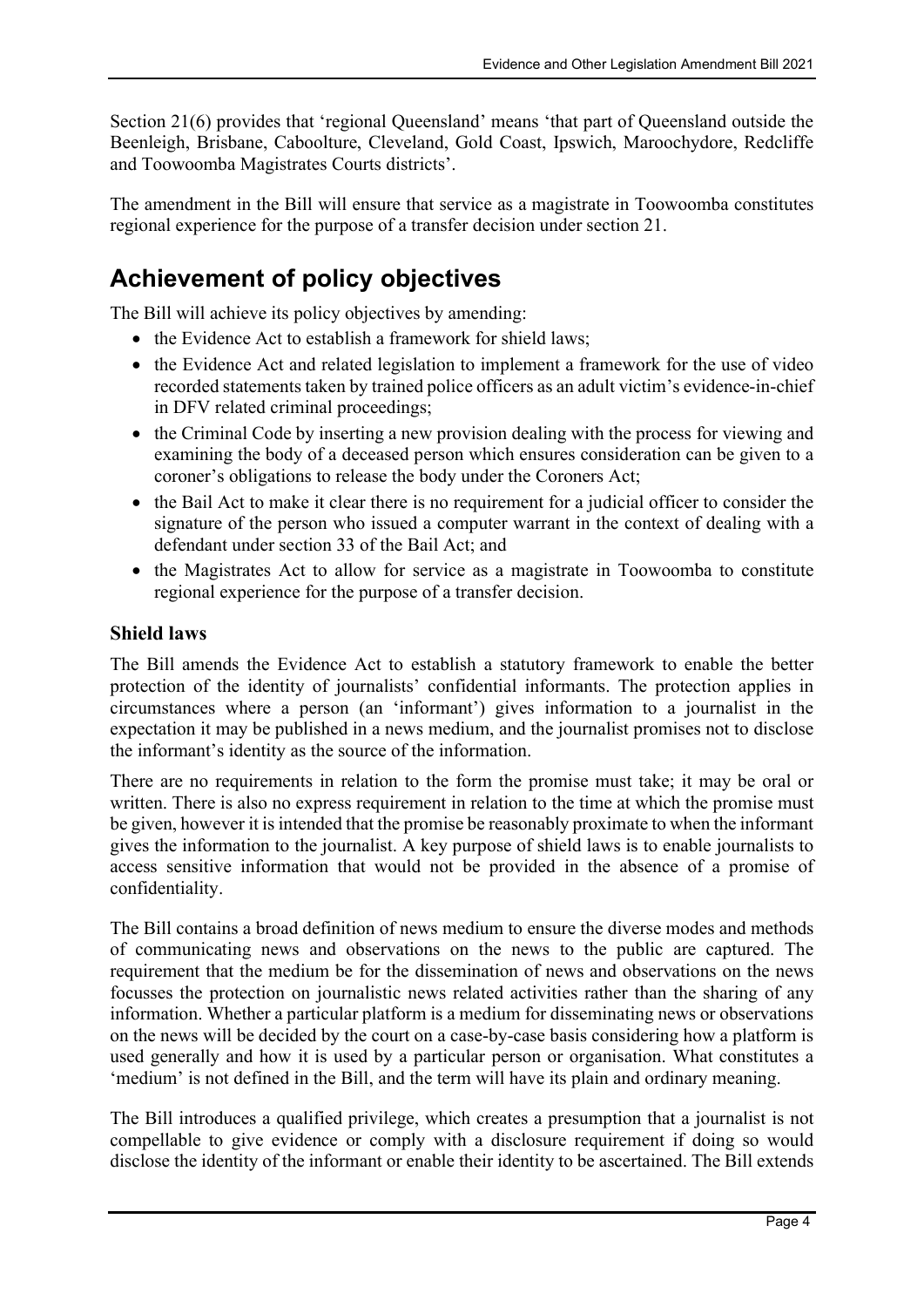the protection to a 'relevant person', namely the journalist's current or previous employer or person who engaged them under a contract, as well as a person who is or has been involved in the publication of a news medium and works or has worked with the journalist in relation to publishing information in the news medium, such as editors, producers, and camera operators.

The amendments in the Bill do not prevent an informant from self-identifying or consenting to the giving of evidence or production of documents that discloses their identity, nor do they prevent a journalist, relevant person, or other person from giving evidence or producing documents that disclose the identity of the informant or enable their identity to be ascertained.

To reflect the contemporary media environment, the Bill contains a broad function-based definition of journalist which is focussed on whether the activities of the person are journalistic in nature, rather than on their employment status and organisational links. This approach accommodates the emergence of new and innovative modes and methods of communication, such as blogging and citizen journalism, and the shift away from traditional forms of news media. The requirement that the person must be engaged and active in journalistic activities, such as gathering and preparing information for publication in a news medium, recognises that journalistic activities may not be the focus of the person's occupation, such as academics who contribute to news mediums, and that the journalistic activity may not be the person's profession, such as a journalism student or someone who is otherwise not remunerated for the journalistic activities, while recognising protection should not be unlimited. The court may have regard to certain prescribed matters, as well as any other matter it considers relevant, when determining whether or not a person is a journalist for the purposes of the provisions in the Bill.

#### Trials and hearings

The Bill provides that journalist privilege applies in any proceeding before a court of record (a 'relevant proceeding'), except proceedings under the Crime and Corruption Act 2001, irrespective of whether the court is bound by the rules of evidence in the proceeding. Courts of record in Queensland are: the Supreme Court of Queensland; the District Court of Queensland; Magistrates Courts; the Coroners Court of Queensland; the Childrens Court of Queensland; the Industrial Magistrates Court; the Industrial Court; the Queensland Industrial Relations Commission; the Land Court; the Land Appeal Court; the Planning and Environment Court; the Mental Health Court; and the Queensland Civil and Administrative Tribunal.

A journalist or relevant person may claim journalist privilege when giving evidence in a trial or hearing before a court of record. The person making the claim has the onus of proving, on the balance of probabilities, that they are entitled to claim the privilege.

If a claim of journalist privilege is established, the court may, on the application of a party to the proceeding, make an order that the journalist or relevant person must give the evidence (despite the privilege) if satisfied the public interest in disclosing the informant's identity outweighs:

- any likely adverse effect of the disclosure on the informant or another person; and
- the public interest in the communication of facts and opinions to the public by the news media and the news media's ability to access sources of facts.

The applicant has the onus of proving, on the balance of probabilities, the grounds for the evidence to be given despite an established claim of privilege.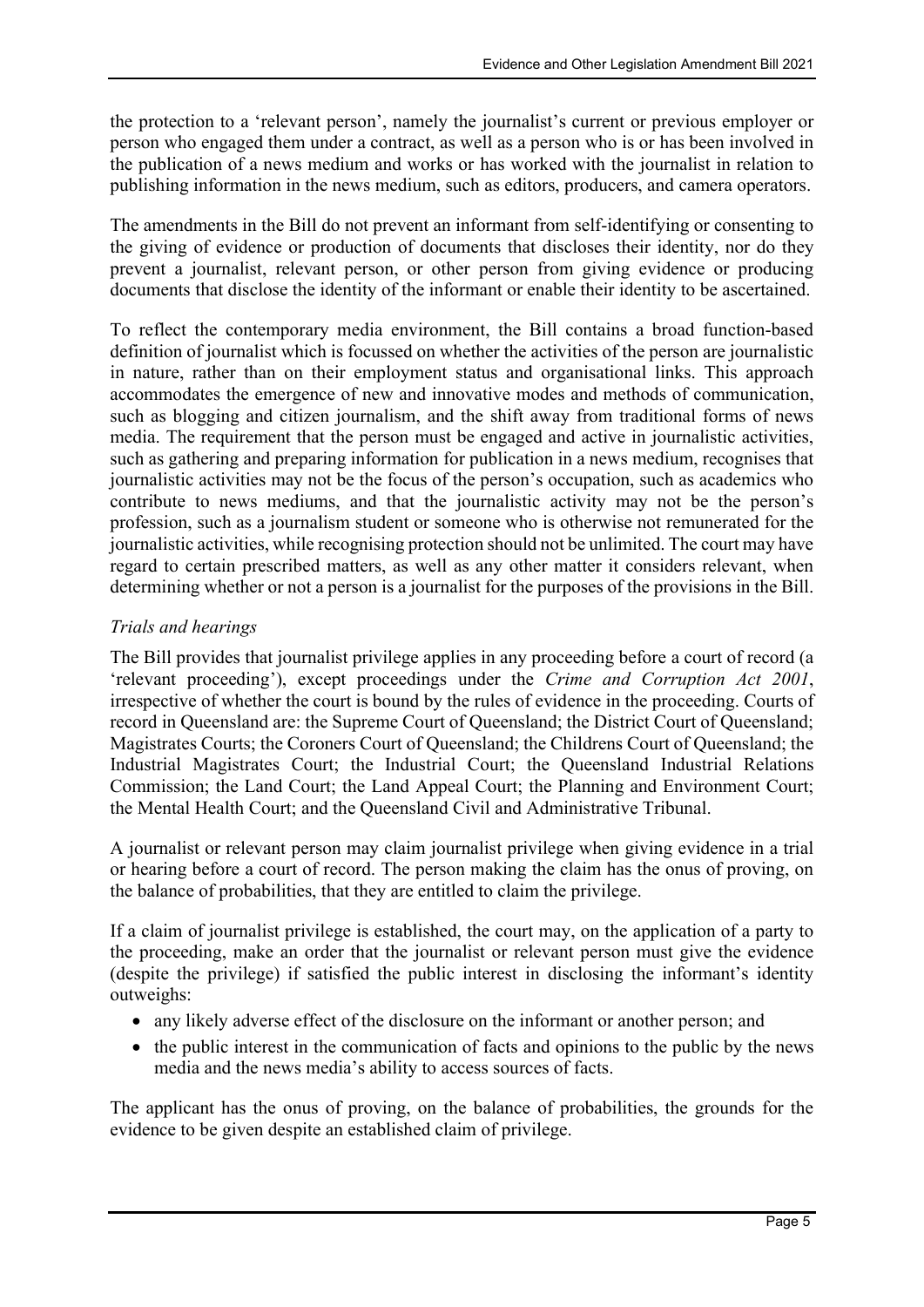The court may have regard to prescribed matters, as well as any other matter it considers relevant, when deciding whether or not to make an order that the journalist or relevant person must give the evidence despite their established claim of journalist privilege.

The court must state reasons for making, or refusing to make, an order requiring the journalist or relevant person to give evidence despite a successful claim for privilege. If the court decides to make such an order, it may impose any conditions it considers appropriate.

To safeguard against circumstances in which a party or witness giving evidence in a trial or hearing may not be aware of their rights in relation to journalist privilege, the Bill requires that the court must be satisfied a person who may have grounds for claiming journalist privilege or making an application to require the evidence to be given despite privilege, is aware of provisions and has had an opportunity to seek legal advice.

#### Disclosure requirements

A journalist or relevant person may also object to complying with a disclosure requirement in relation to a relevant proceeding on the ground that it would disclose the identity of the informant or enable their identity to be ascertained. A disclosure requirement is defined as a process or order for disclosure of information or the delivery, inspection or production of a document or thing, including a summons, subpoena, a process for disclosure by a party, an order for non-party disclosure or discovery, an interrogatory, or a notice to a party to produce a document. A disclosure requirement does not include the prosecution's duty of disclosure in a criminal proceeding. For the identity of the informant, or information that would allow the identity of the informant to be ascertained, to be in the prosecution's possession, the journalist must either have voluntarily disclosed the information or been compelled to do so through other means. In these circumstances, it would unfairly prejudice the accused person to deny them access to the information.

Existing processes, including those under the Uniform Civil Procedure Rules 1999 and Criminal Practice Rules 1999, for claiming a privilege in relation to, or objecting to, a disclosure requirement will apply to journalist privilege.

The court may decide that an objection to a disclosure requirement is established if satisfied the person is entitled to claim the privilege and the public interest in disclosing the informant's identity does not outweigh:

- any likely adverse effect of the disclosure on the informant or another person; and
- the public interest in the communication of facts and opinions to the public by the news media and the news media's ability to access sources of facts.

The court may have regard to certain prescribed matters, as well as any other matter it considers relevant, when deciding whether or not the objection to the disclosure requirement is established.

#### Search warrants

A journalist or relevant person may also object to the inspection, copying or seizing of a document or thing authorised under a search warrant on the ground that it would disclose the identity of the informant or enable their identity to be ascertained.

The document or thing is sealed or stored in a safe and secure way until the objection is determined. An application may be made to the Supreme Court for a decision as to whether or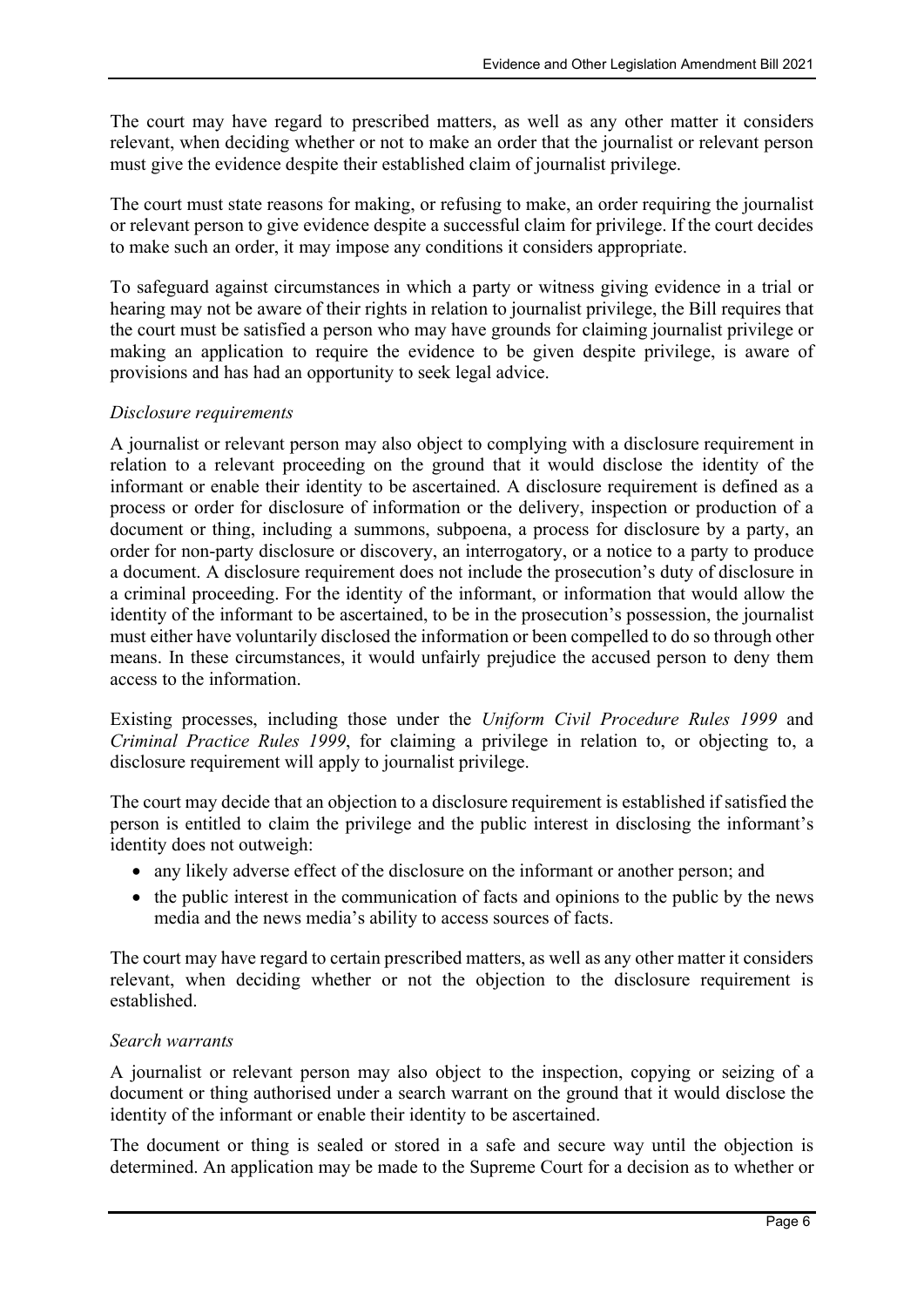not the document or thing may be dealt with as authorised under the warrant. If an application is made the document or thing must be delivered to the registrar for safekeeping. If an application is not made within seven days, the sealed or stored document or thing may be dealt with as authorised under the warrant.

The court hearing the application must first decide whether the grounds for the objection are established. The journalist or relevant person has the onus of proving, on the balance of probabilities, the grounds for the objection. The court may then decide, despite the grounds for the objection being established, that the sealed or stored document or thing may be dealt with as authorised under a warrant if satisfied the public interest in disclosing the informant's identity outweighs:

- any likely adverse effect of the disclosure on the informant or another person; and
- the public interest in the communication of facts and opinions to the public by the news media and the news media's ability to access sources of facts.

The court may have regard to certain prescribed matters, as well as any other matter it considers relevant, when deciding whether or not the objection is established. The court must state reasons for its decision.

If the court decides the document or thing may be dealt with as authorised under the warrant, it may make any order it considers appropriate including restricting how the document or thing may be dealt with.

#### Additional safeguards

The Bill provides safeguards for the privacy of the informant and an accused person's right to a fair hearing by providing that the court must hear and decide claims, objections, and applications in the absence of the jury and may exclude from the room all persons other than those it specifies may remain, including the journalist or relevant person and their legal representatives. However, in a criminal proceeding the court cannot exclude the accused person. Allowing the court to restrict who is present in the court room preserves, to the greatest extent possible, the confidentiality of information that may be disclosed for the court's consideration in deciding an objection or application.

Additional safeguards are included for the privacy, safety and wellbeing of the informant and other persons and to protect other confidential information that may be disclosed in relation to the court's consideration of journalist privilege, including for example Queensland Police Service intelligence, by providing that the court may make an order restricting access to documents or may make any other orders it considers appropriate.

#### Video recorded evidence

The Bill amends the Evidence Act and related legislation, including the Criminal Code and Justices Act, to establish a legislative framework for the giving of video recorded evidence-inchief by adult DFV victims in criminal proceedings.

Under the provisions in the Bill, an adult victim (complainant) of an alleged domestic violence offence (as defined), whether or not the proceeding also involved other non-related domestic violence charges, will be able to give evidence-in-chief, wholly or partly, in the form of a recorded statement in domestic violence proceedings.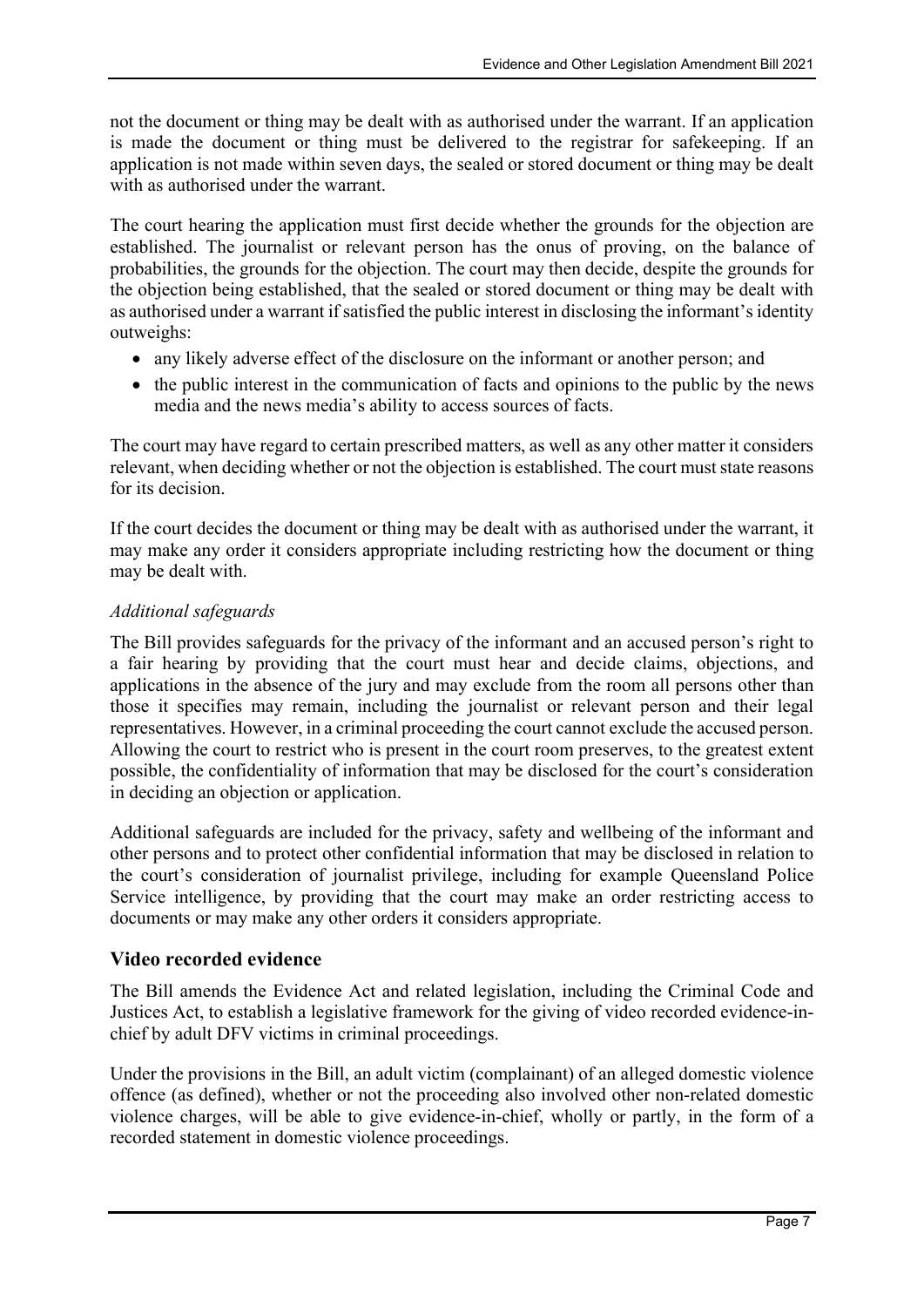The Bill supports a pilot through the definition of 'domestic violence proceeding' by providing for certain matters to be prescribed by regulation. The provisions in the Bill also commence on a day to be fixed by proclamation to allow sufficient time for implementation activities to occur for the VRE pilot, including police training.

The Bill builds on the existing framework provided under section 93A of the Evidence Act for the use of recorded statements by children and persons with an impairment of the mind. It also adopts a range of safeguards based on the Victorian digitally recorded evidence-in-chief scheme, which commenced on 3 October 2018, under Chapter 8, Part 8.2, Division 7B of the Criminal Procedure Act 2009 (Vic) which provides for the admissibility of statements made by a complainant in family violence offence proceedings.

Under the provisions in the Bill a recorded statement must be made as soon as practicable after the alleged domestic violence offence and taken by a trained police officer, which in practice will usually be via a body-worn camera which is placed on a tripod to record the statement.

Recorded statements may be admissible in a domestic violence proceeding as the complainant's evidence-in-chief if certain requirements are complied with. While generally a recorded statement must be in the form of a videorecording to be admissible, a court may admit a recorded statement in the form of an audio recording in exceptional circumstances. The Bill also contains specific provisions dealing with admissibility of recorded statements in committal proceedings which are regulated under the Justices Act.

The Bill includes a range of safeguards designed to limit trauma and protect the privacy of DFV victims providing evidence as complainants under the VRE pilot and protect against the misuse of recordings. These safeguards include the requirement that a recorded statement must be made with informed consent.

Further, the Bill provides that in determining whether or not to present the complainant's evidence-in-chief in the form of a recorded statement, the prosecution must consider certain factors, including the wishes of the complainant. While this provision is not intended to interfere with prosecutorial discretion, it is intended to provide victims with input in relation to the use of their recorded statement.

The Bill contains provisions to limit the disclosure of recorded statements and offences associated with unauthorised possession, supply, copying and publication of recorded statements. The provisions are not intended to impact on the court's powers to otherwise close the court and are intended to operate alongside existing provisions in relation to the evidence of special witnesses under Part 2, Division 4 of the Evidence Act.

The amendments in the Bill seek to safeguard the right of the accused person to receive a fair trial by including a requirement that the complainant be available for cross-examination and reexamination (unless parties to the proceeding consent to noncompliance with this requirement) and ensuring that a court can rule any or all of the statement inadmissible. The Bill does not impact the court's general overriding discretion to exclude evidence and includes a provision making it clear that certain provisions in Part 6 of the Evidence Act apply in relation to a recorded statement.

In line with the approach taken in relation to recorded statements, the Bill amends section 93A (Statement made before proceeding by child or person with an impairment of the mind) to clarify that the restrictions in the Justices Act relating to committal proceedings apply.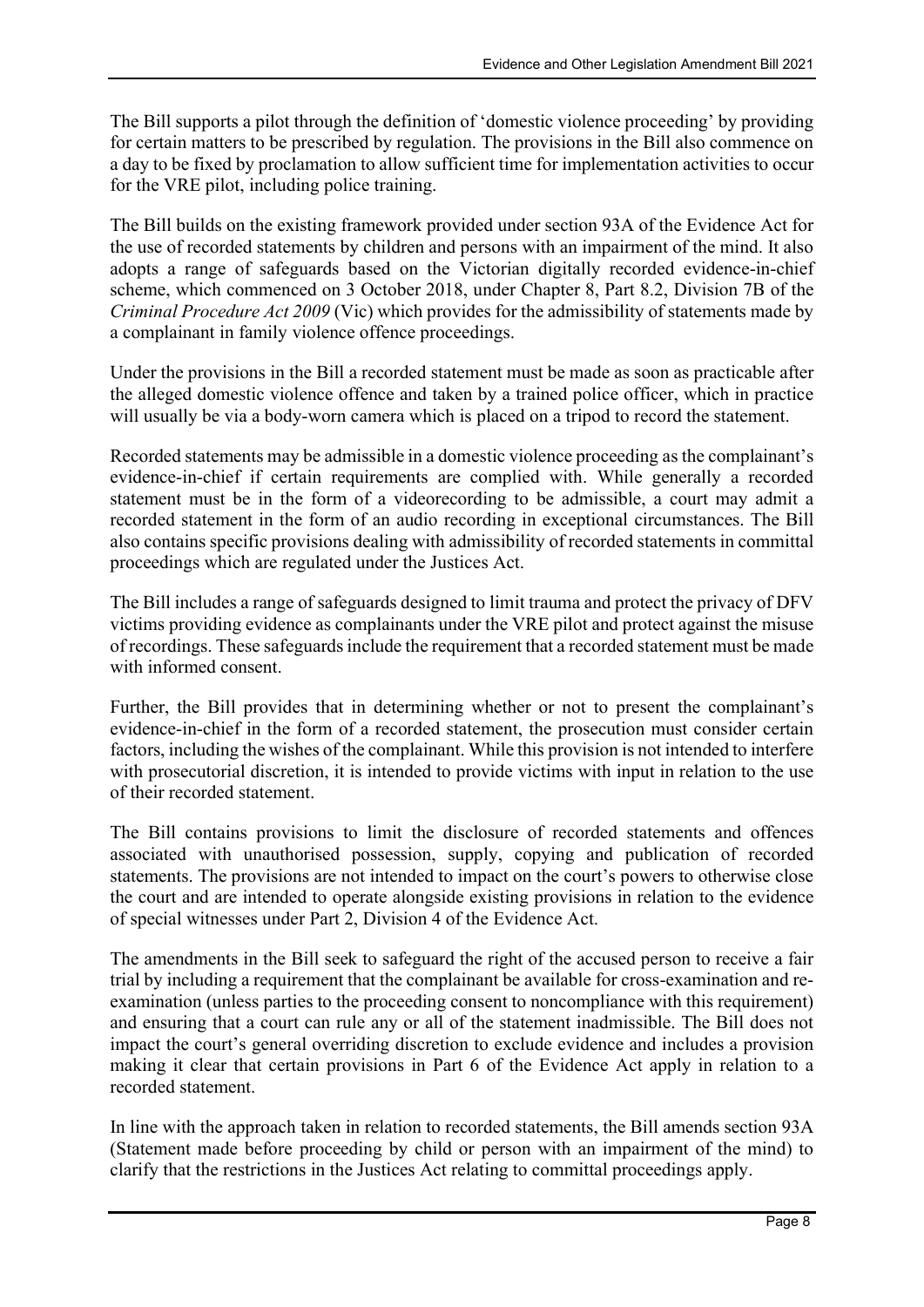The Bill also makes related amendments to the existing offence provision in section 93AA of the Evidence Act which deals with the unauthorised possession of, or dealing in, section 93A criminal statements. While it is not intended the Bill will change the operation of the offence, the provision has been redrafted for clarity and alignment with the corresponding new offence relating to recorded statements. A new offence is similarly introduced relating to unauthorised publication of section 93A criminal statements, or section 93A transcripts.

#### Viewing and examination of the body of a deceased person

To achieve the underlying intent of the State Coroner's recommendation in the Morcombe inquest findings, the Bill amends Part 8, Chapter 62, Chapter Division 3 of the Criminal Code which deals with procedures relating prosecution disclosure. Section 590AB provides that this chapter division of the Criminal Code acknowledges that it is a fundamental obligation of the prosecution to ensure criminal proceedings are conducted fairly, with the single aim of determining and establishing the truth. There are a number of provisions that place mandatory disclosure obligations on the prosecution recognising the necessity of proper and timely disclosure to ensure that the accused is fully aware of the case against them. This is integral to a fair trial and also aims to balance the inequality of resources between the prosecution and the accused person.

New section 590ASA (Viewing bodies of deceased persons), which is inserted into the Criminal Code by the Bill, is a specific provision for viewing and examination of the body of a deceased person.

The new provision seeks to balance an accused's right to a fair trial with the right of families to have the remains of their loved one returned for burial as soon as possible.

Section 590ASA, whilst modelled on section 590AS (Viewing particular evidence), contains some variations to reflect the unique and solemn nature of this type of evidence.

Section 590ASA provides that a permitted person can view, or an appropriate person can view or examine, the body of a deceased person if:

- (a) the prosecution allows it, on request, under the supervision of the prosecution and subject to any other conditions the prosecution considers appropriate to protect the integrity of the human remains and to ensure the release of the human remains under section 26 of the Coroners Act is not unnecessarily delayed;
- (b) the court directs that the prosecution allow it subject to the conditions the court considers appropriate to protect the integrity of the human remains and to ensure the release of the human remains under section 26 of the Coroners Act is not unnecessarily delayed.

Section 26(2)(f) of the Coroners Act provides that a coroner stops having control of a body when the coroner decides that it is not necessary for the coroner's investigation to keep the body after an autopsy and the coroner orders the release of the body for burial. Section 26(3) provides that the coroner must release the body as soon as reasonably practicable after autopsy.

New section 590ASA, through the definitions of 'permitted person' and 'appropriate person', provides that the accused or their lawyer can view the body of the deceased but may not examine it. This approach seeks to balance the right of the accused person to a fair trial against the fact that only certain experts will have the necessary skills and qualifications appropriate to examine the deceased's body.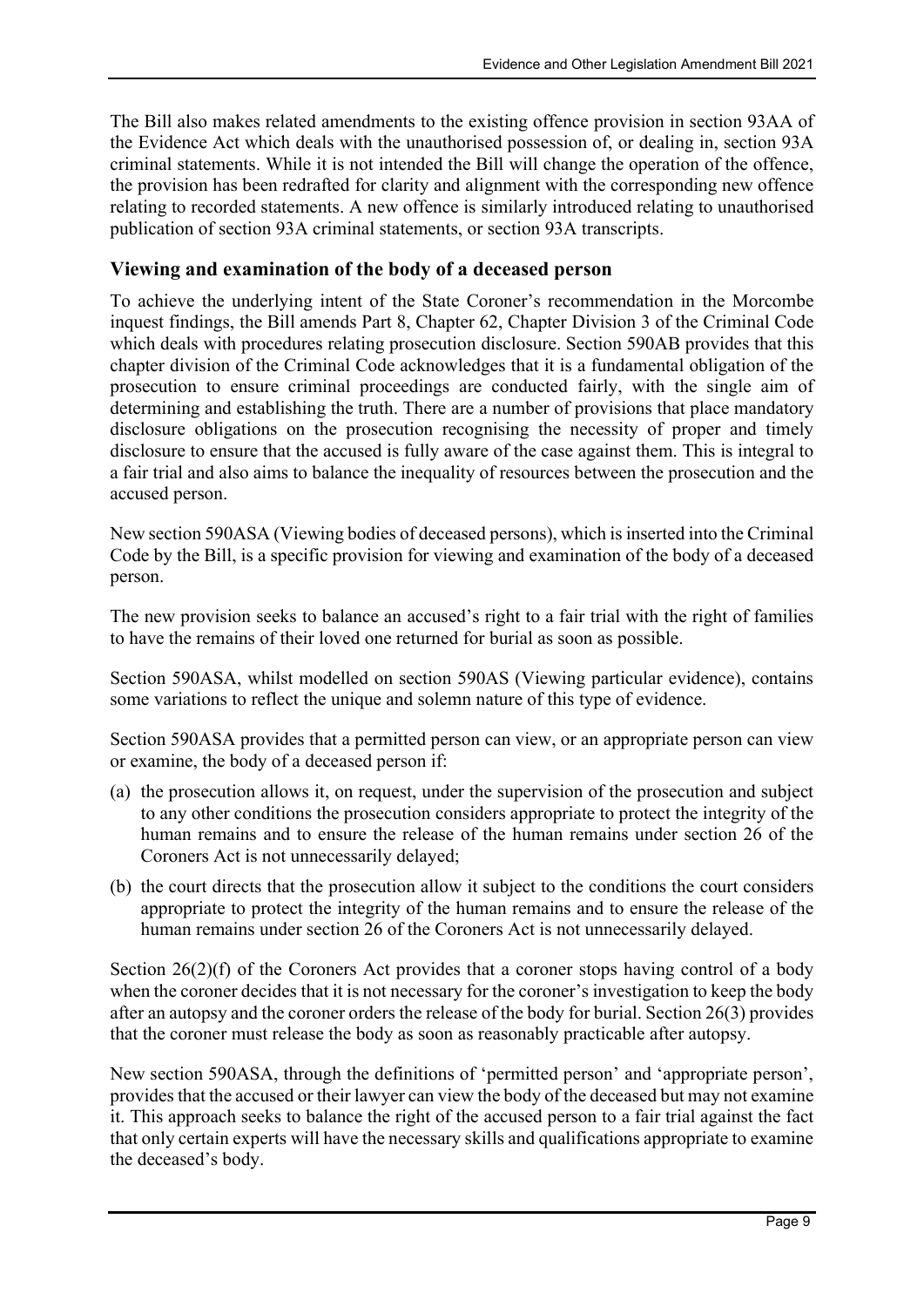A 'body' is defined by reference to the Coroners Act and includes a part of a human body (e.g. human remains and samples of hair, bone, and blood).

Directions under the new section 590ASA can be sought prior to the presentation of an indictment under section 590AA of the Criminal Code.

Under section 41 of the Justices Act the laws relating to prosecution disclosure under the Criminal Code also apply to committal proceedings in the Magistrates Court. A direction may be made in the Magistrates Court about disclosure under section 83A of the Justices Act.

#### Computer warrants

The Bill amends section 33 of the Bail Act to ensure there is no requirement for a judicial officer to consider the signature of the person who issued a computer warrant in the context of dealing with a defendant under section 33. The Bill also includes a related transitional and validating provision to provide clarity in relation to part-heard and finalised proceedings.

#### Magistrates' regional service

The Bill amends section 21 of the Magistrates Act to provide that service as a magistrate in Toowoomba constitutes regional experience for the purpose of a transfer decision under that section.

## Alternative ways of achieving policy objectives

There are no alternative ways of achieving the policy objectives other than by legislative amendment.

## Estimated cost for government implementation

Other than the VRE pilot, the amendments in the Bill are not expected to present any significant additional administrative or capital costs for government. Any implementation costs will be absorbed from existing agency resources.

While implementation of the VRE pilot is expected to result in some additional administrative and operational costs for government, particularly for Queensland Courts and registries, and police and prosecution agencies, these will also be funded from within existing resources, including the costs of an independent evaluation of the VRE pilot. There is also the potential for an additional impost on Government resources in several areas, including from additional court and judicial time required to deal with a potential increase in applications for cross-examination of complainants in proceedings or in relation to applications on admissibility of evidence, as well as the time taken to listen to taped evidence as opposed to reviewing a written statement (noting this was an issue raised in the Victorian evaluation). While it is not possible to fully estimate or assess the full impacts of the VRE pilot at this time, any impacts will be limited to the pilot locations and for the duration of the pilot. A detailed assessment of the resourcing and financial impacts of the pilot will be an important component of the evaluation.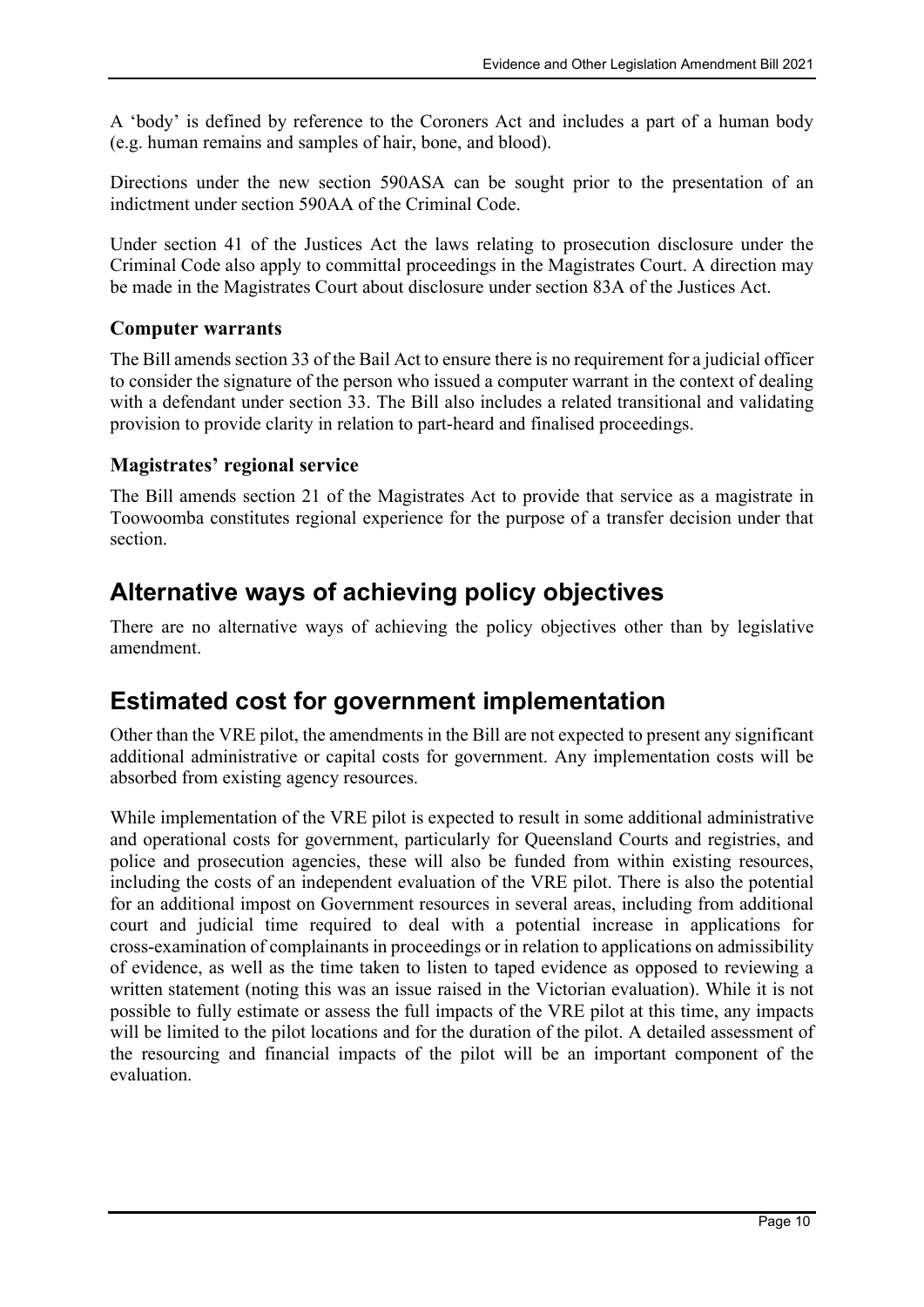## Consistency with fundamental legislative principles

The Bill has been drafted having regard to the fundamental legislative principles (FLPs) in the Legislative Standards Act 1992 (LSA). Potential breaches of FLPs associated with the Bill are addressed below.

#### Legislation should have sufficient regard to the rights and liberties of individuals  $-$  Section 4(2)(a) of the LSA

The following areas have been identified as matters relevant to the consideration of whether the provisions in the Bill have sufficient regard to the rights and liberties of individuals.

#### Privacy and confidentiality

The right to privacy, the disclosure of private or confidential information, and privacy and confidentiality issues is relevant to the consideration of whether legislation has sufficient regard to the rights and liberties of individuals.

The shield laws provisions in clause 33 of the Bill provide that a court may order a journalist or relevant person to disclose the identity of a confidential informant or provide information that may enable their identity to be ascertained. The power to compel the disclosure may be a departure from FLPs in relation to privacy and confidentiality. The departure is justified as it is the result of the court balancing competing rights. Before making the order, the court must balance the public interest in disclosing the informant's identity against any likely adverse effect of the disclosure on the informant or another person, and the public interest in the communication of facts and opinion to the public by the news media and the ability of the news media to access sources of facts. The effects of the departure are also mitigated by providing that a court may only make such an order if it is in the public interest and may restrict who may have access to the disclosed information or how the information may be used or published.

Clause 37 allows for the video recording of a statement of a complainant in relation to a domestic violence offence, which may be in close proximity to a DFV incident, and which may subsequently be used and disclosed in a domestic violence proceeding. This may be a departure from FLPs in relation to privacy and confidentiality. This departure is justified, as it will allow the collection of evidence which illustrates the demeanour and experience of the complainant close to the time of the event and will minimise the need for the complainant to re-tell their story on subsequent occasions. It may also limit the ability of the accused to influence, coerce or intimate the complainant. The effect of the departure is mitigated by important safeguards, including requiring that the complainant give informed consent to making the recording, limiting disclosure of and access to the recorded statement, and including offences for any unauthorised possession, supply, copying and publication of recorded statements.

#### Freedom of speech

The right of individuals to exercise freedom of speech is relevant to the consideration of whether legislation has sufficient regard to the rights and liberties of individuals.

The shield laws provisions in clause 33 establish a qualified privilege meaning that a journalist or relevant person cannot be compelled to disclose the identity of a confidential informant who has been promised confidentiality unless a court considers that a balance of public interests requires the disclosure. If an order is made to require the disclosure, clause 33 also provides that the court may restrict who may access the information and what may be done with it. This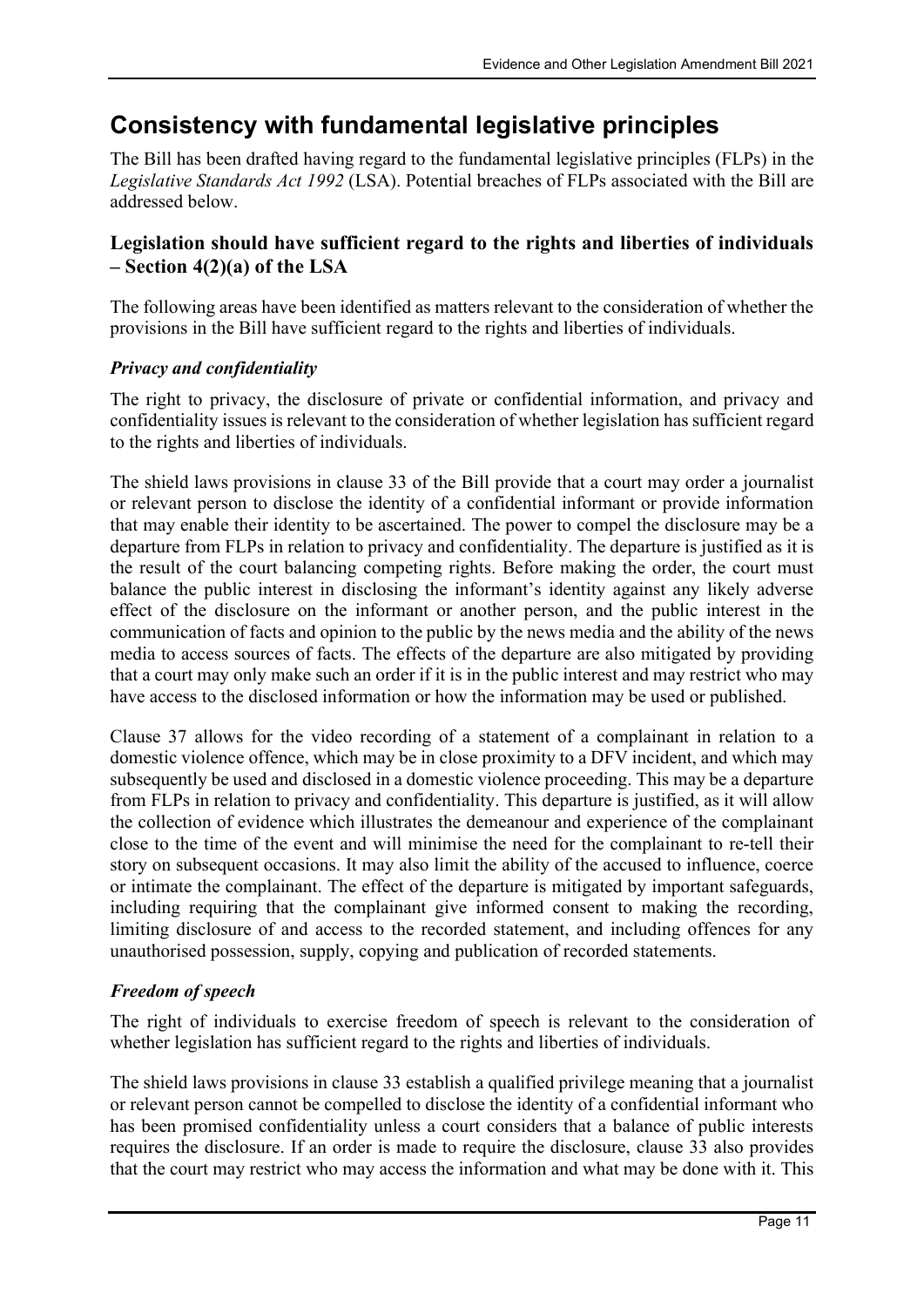may be a departure from the FLP in relation to freedom of speech as it may limit news media and the general public's right to seek, receive, and express information. The departure is justified as it is the result of the court balancing competing rights, including the right to freedom of speech, the right to privacy, and the right to a fair hearing.

#### Reputation

The right of individuals to the protection of their reputation is relevant to the consideration of whether legislation has sufficient regard to the rights and liberties of individuals.

The shield laws provisions in clause 33 provide that a journalist or relevant person cannot be compelled to give evidence or comply with a disclosure requirement if giving the evidence or complying with the requirement would disclose the identity of a confidential informant or enable their identity to be ascertained, and that the court may refuse to make an order to require the disclosure. This may be a departure from the FLPs as maintaining the confidentiality of the informant may affect the outcome of the proceeding, which may be detrimental to a person's reputation, or may prevent a person whose reputation has been damaged as a result of information provided by the informant from taking legal action against the informant if they are unable to discover their identity. The departure is justified as the court's decision to refuse to make an order to compel disclosure is the result of the court balancing competing rights.

#### Retrospectivity

Legislation may not have sufficient regard to the rights and liberties of individuals if it adversely affects those rights and liberties or imposes obligations retrospectively.

A transitional and validation provision is included in clause 7 of the Bill to ensure that the amendments to section 33 of the Bail Act do not invalidate proceedings which have been finalised, already on foot or may be part heard. This provision applies retrospectively. However, this is a technical requirement to clarify the operation of procedural provisions and is considered justified as it is beneficial, curative or validating in nature.

#### Proportionality of offences

Whether legislation has sufficient regard to the rights and liberties of individuals depends on whether, for example, consequences are proportionate and relevant to the actions to which the consequences are applied by the legislation. Legislation must impose penalties which are proportionate to the offences.

The VRE pilot amendments in clause 37 create two new offences in relation to recorded statements relating to:

- the unauthorised possession of, or dealing in, recorded statements or transcripts of recorded statements; and
- publishing a recorded statement and transcripts of a recorded statement.

The maximum penalty for both offences is 100 penalty units, or 2 years imprisonment.

The Bill also includes, in clause 36, a new offence relating to publication of section 93A criminal statements or transcripts of section 93A criminal statements. The maximum penalty for this offence is 100 penalty units, or 2 years imprisonment.

Further, the existing offence provision under section 93AA of the Evidence Act in relation to the unauthorised possession of, or dealing in, section 93A criminal statements has been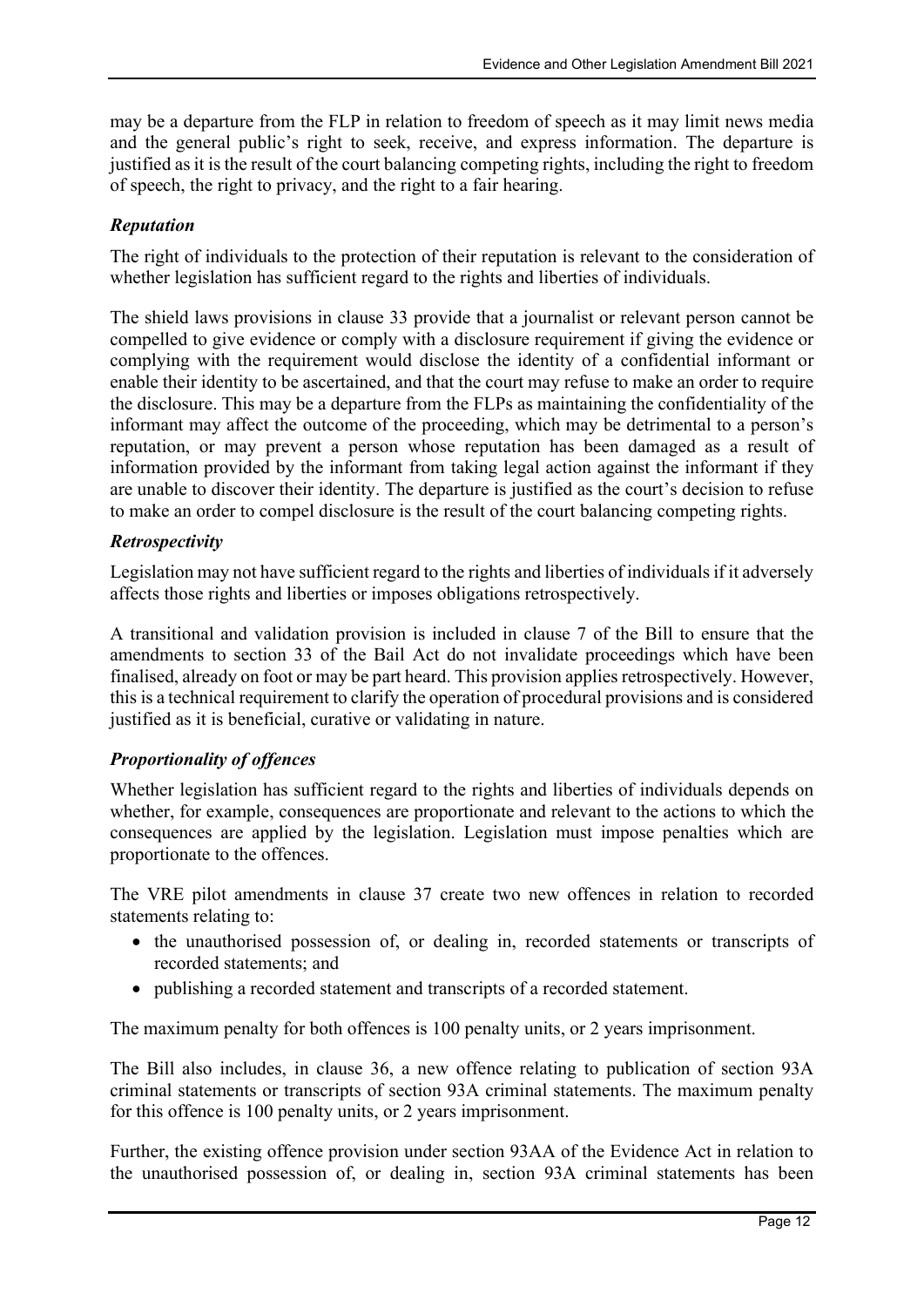redrafted but is not intended to change the operation of the existing offence and will not alter the penalty.

The penalties for these offences are considered proportionate and relevant to the action to which they apply, taking into account comparable existing offences, for example section 21AZC (Publishing a recording prohibited) of the Evidence Act and section 387L (Offences in relation to recorded statements) of the Criminal Procedure Act 2009 (Vic).

#### Evidence rules

Legislation may not have sufficient regard to the rights and liberties of individuals if it alters the normal rules of evidence for legal proceedings.

The shield laws provisions in clause 33 provide that a journalist or relevant person cannot be compelled to give evidence or comply with a disclosure requirement if giving the evidence or complying with the requirement would disclose the identity of a confidential informant or enable their identity to be ascertained. This may be a departure from FLPs as it alters the normal rule of evidence that all persons are generally competent and compellable to give evidence in any case.<sup>2</sup>The departure is considered justified to protect the journalist-informant relationship and promote a free, independent, and effective media. The effects of the departure are also mitigated by providing that a court may require the journalist or relevant person to give the evidence or comply with the disclosure requirement if it is in the public interest.

The VRE pilot provisions in clause 37 of the Bill remove the hearsay rule of evidence which means that out of court statements can be used as evidence of the existence of a fact contained in them. While this represents a departure from the ordinary rules of evidence, the Bill includes a range of safeguards to protect an accused person's right to a fair trial, including a requirement that the complainant be available for cross-examination and re-examination (unless parties to the proceeding consent to noncompliance with this requirement) and ensuring that a court can rule any or all of the statement inadmissible. Further, the Bill does not impact the court's general overriding discretion to exclude evidence and includes a provision making it clear that certain provisions in Part 6 of the Evidence Act continue to apply in relation to a recorded statement.

 This FLP breach is considered justified, having regard to the safeguards included in the Bill, and the potential benefits for DFV victims in being able to give their evidence in this way, including reducing the trauma associated with giving evidence in court.

#### Legislation should be consistent with the principles of natural justice – section 4(3)(b)

Section 4(3)(b) of the LSA provides that whether legislation has sufficient regard to the rights and liberties of individuals may depend on whether legislation is consistent with principles of natural justice. The following areas have been identified as matters relevant to the consideration of whether the provisions in the Bill are consistent with the principles of natural justice.

#### Limits on disclosure

Legislation should be consistent with the principles of natural justice, which encompasses the right of an accused person to be made aware of adverse evidence against them.

<sup>&</sup>lt;sup>2</sup> Riddle v R (1911) 12 CLR 622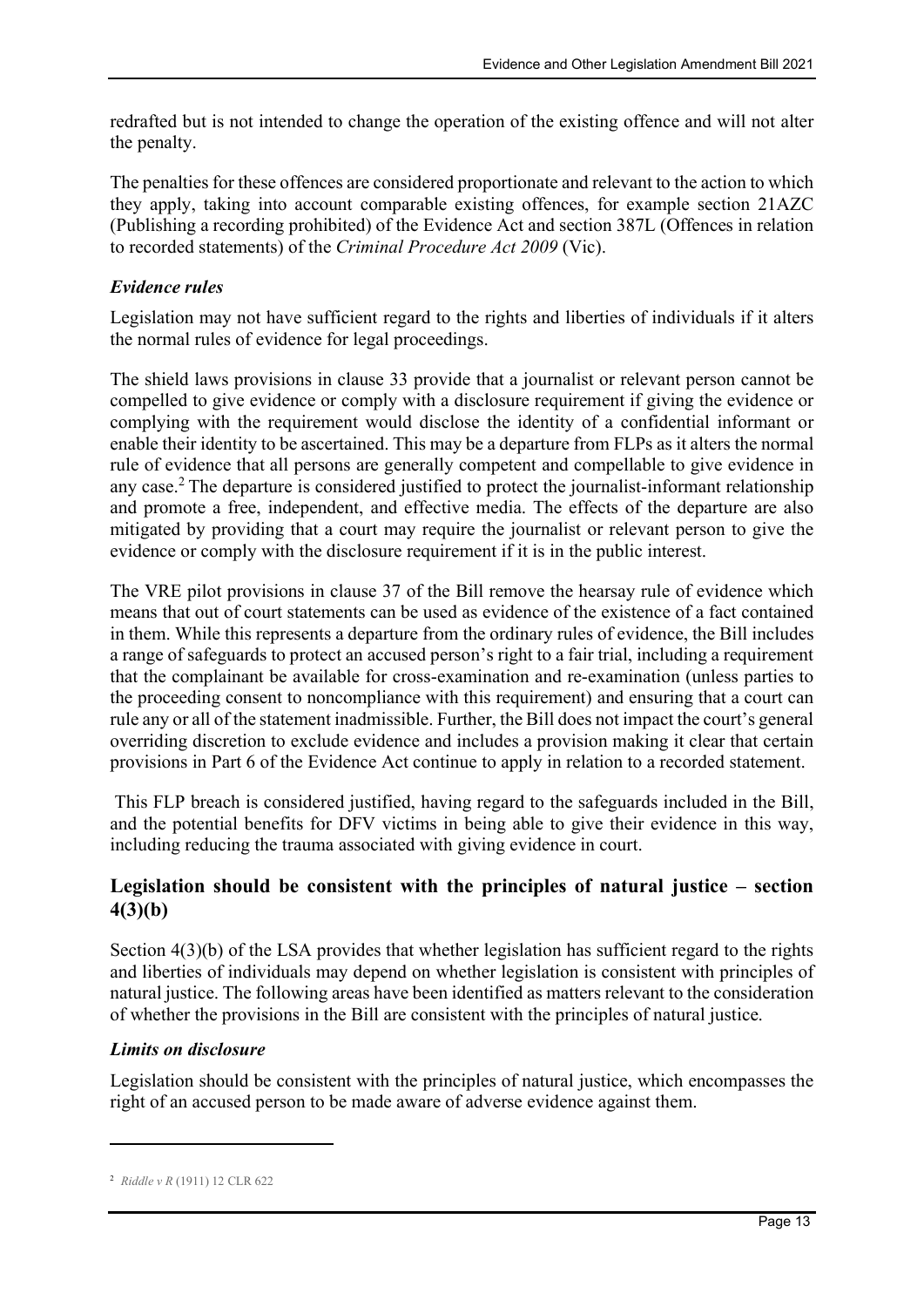The amendments in clause 21 of the Bill relating to the VRE pilot limit the disclosure of a recorded statement to an accused person and are a potential departure from this principle. However, the purpose of these provisions is to maintain the privacy of the victim and ensure an accused person is unable to share or misuse the recorded statement in a way that may further victimise or compromise their privacy. However, the Bill includes a range of safeguards to ensure that an accused person is still made aware of the contents of a recorded statement, including by requiring that the prosecution give the accused person a written notice which describes the recorded statement. If the accused person has a lawyer acting for them, the lawyer will be given a copy of the recorded statement, and if the accused is unrepresented, they will be allowed to view the statement in certain circumstances if the prosecution or court considers it is appropriate. This provision does not prevent the disclosure of a transcript to an unrepresented accused person or their lawyer, and the notice to an unrepresented accused person must state that prosecution must, on request, give the accused person a transcript of the recorded statement that is in the possession of the prosecution.

These provisions balance the rights and protections of a complainant against the rights of an accused person to have procedural fairness in a way that is considered consistent with FLPs.

#### Transparency to promote procedural fairness

Legislation should be consistent with the principles of natural justice, which encompass procedural fairness requirements such as ensuring that court processes are transparent. The Bill includes provisions that potentially breach this FLP by limiting access to court proceedings in certain circumstances in relation to the shield law amendments and the VRE pilot amendments.

The shield laws provisions in clause 33 provide that in deciding an objection or application regarding journalist privilege, the court may exclude from the room all persons other than the accused person in criminal proceedings and those it specifies may remain. If the court decides to make an order removing the privilege, it may impose any conditions that it considers appropriate. The court may also make any order that it considers appropriate, including restricting who may access a document or information and what may be done with it. This may be a departure from FLPs in relation to courts of law being open to the public to promote the proper administration of justice. The departure is justified to protect the journalist-informant relationship, promote a free, independent, and effective media, and to balance competing rights.

The VRE pilot provisions in clause 37 of the Bill include a provision to make it clear that new Part 6A does not limit the existing powers of a court under the Evidence Act or another Act to close the court or exclude particular persons from the court where a court is hearing a domestic violence proceeding. It is noted that the court may exercise this power to protect the privacy of DFV victims who are complainants in a proceeding

#### Whether legislation has sufficient regard to the institution of Parliament – section 4(2)(b) of the LSA

Section 4(4)(a) and (b) of the LSA provide that whether a Bill has sufficient regard to the institution of Parliament may depend on whether the Bill allows the delegation of legislative power only in appropriate cases and to appropriate persons and sufficiently subjects the exercise of a delegated legislative power to the scrutiny of the Legislative Assembly.

Clause 37 of the Bill defines a 'domestic violence proceeding' for the purposes of the VRE pilot provisions by reference to certain matters that are to be prescribed by regulation, namely the type of proceeding and the location of the court at which the proceeding is held.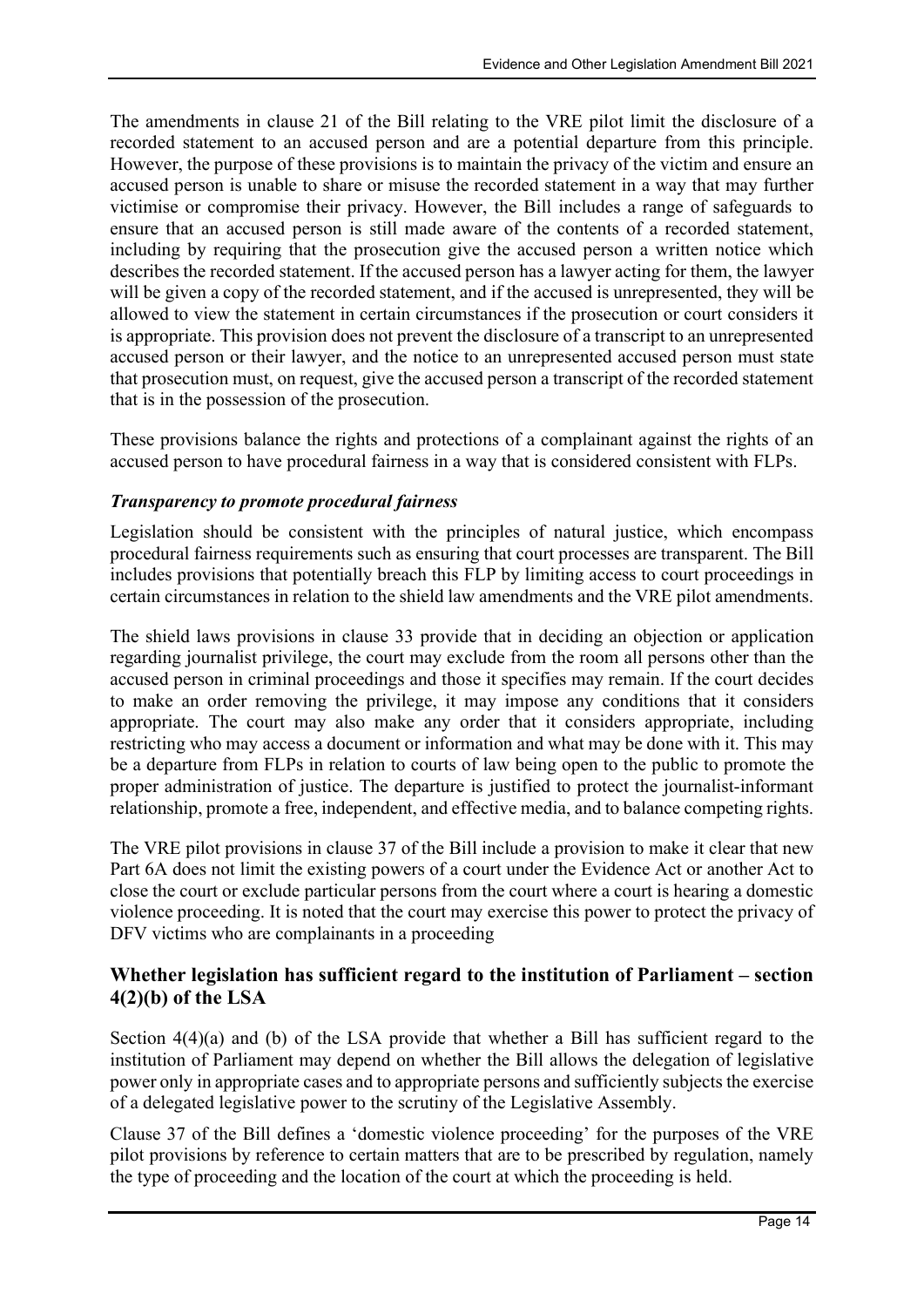This clause may raise the FLP that legislation should have sufficient regard to the institution of Parliament as expressed in section 4(2)(b) of the LSA.

The sub-delegation of these powers is necessary to ensure that the legislation is sufficiently flexible to enable the scope and operation of the VRE pilot to be controlled (i.e. to be suspended, limited or expanded). This is consistent with the policy objective of the Bill, which is to enable to operation of these provisions on a pilot basis. It is therefore considered appropriate to delegate powers in this case. Further, any regulation pursuant to the delegation contained in the Bill will be subject to scrutiny of the Legislative Assembly in accordance with the usual notification, tabling and disallowance provisions of the Statutory Instruments Act 1992, as well as examination by the relevant portfolio committee under section 93 of the Parliament of Queensland Act 2001.

# Consultation

The amendments in the Bill to establish a statutory framework to enable the protection of the identity of journalists' confidential informants were informed by public consultation, guided by the discussion paper entitled: Shielding confidential sources: balancing the public's right to know and the court's need to know. Feedback was received on the discussion paper from a range of stakeholders including media organisations, legal stakeholders, academics, and individual community members, through responses to an online survey and written submissions.

Consultation during drafting of the Bill was also undertaken with legal, DFV, media and other interested stakeholders. Feedback received during this process was taken into account in finalising the Bill.

The Chief Justice, Chief Judge, Chief Magistrate, President of the Childrens Court, President of the Land Court, President of the Industrial Court, President of the Mental Health Court, and President of the Queensland Civil and Administrative Tribunal were also consulted during the drafting of the Bill and their comments taken into account in finalising the Bill. The amendment to the Magistrates Act was requested by the Chief Magistrate.

# Consistency with legislation of other jurisdictions

The amendments in the Bill are specific to the legislative framework of the State of Queensland.

The introduction of shield laws in Queensland will broadly align with the laws in all other Australian jurisdictions that have existing legislative frameworks to protect the identity of journalists' confidential informants.

There are legislative provisions in most other Australian jurisdictions that enable the use of recorded interviews with complainants in proceedings for domestic violence offences as their evidence-in-chief. In particular, as outlined above, the provisions in the Bill have been informed by the legislative model in Victoria.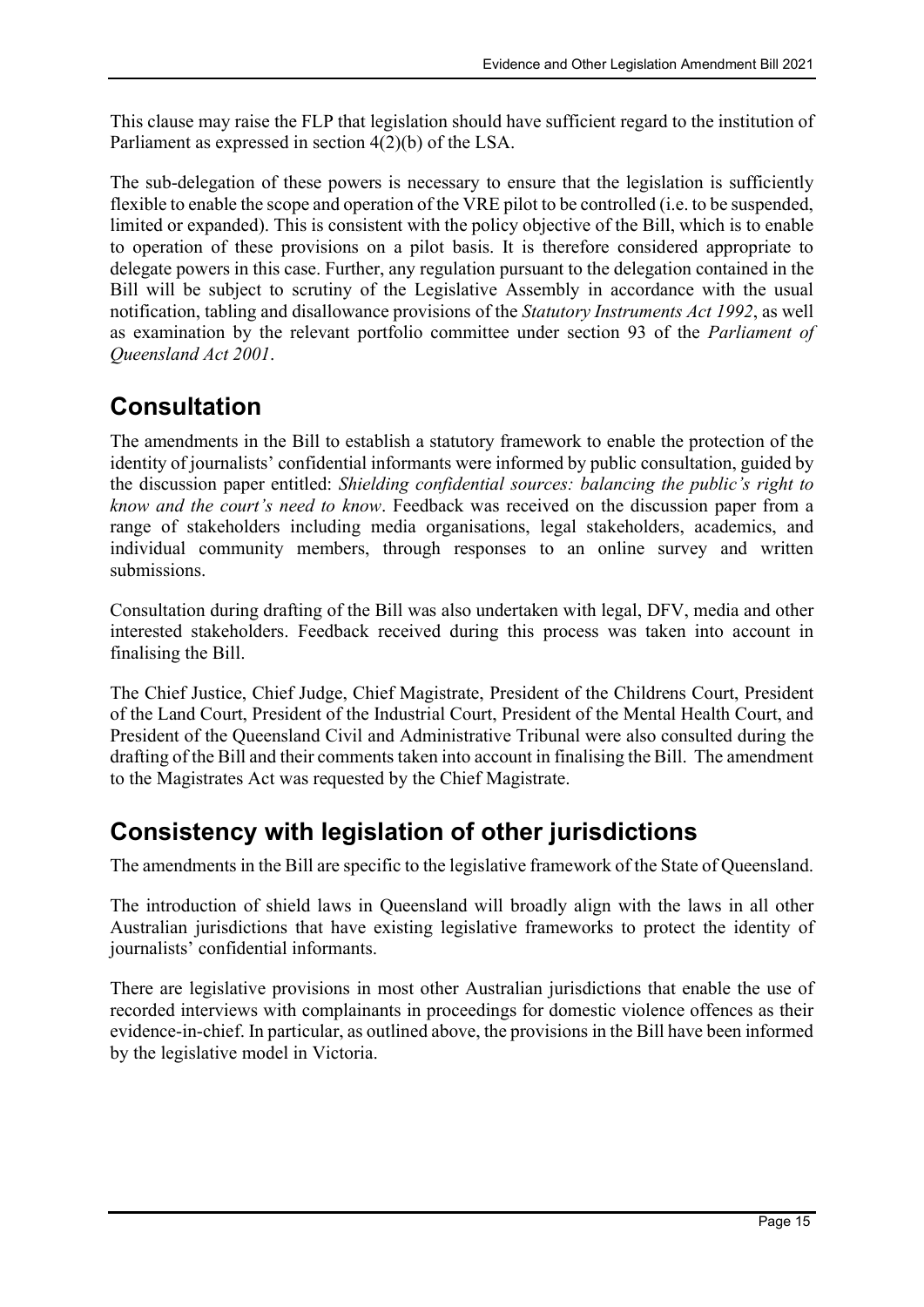# Notes on provisions

# Part 1 Preliminary

Clause 1 states that, when enacted, the Bill may be cited as the Evidence and Other Legislation Amendment Act 2021.

Clause 2 provides that certain provisions in the Bill (introducing shield laws and to support the VRE pilot and related provisions) commence on a day to be fixed by proclamation.

# Part 2 Amendment of Bail Act 1980

Clause 3 provides that part 2 amends the Bail Act.

Clause 4 amends a note in section 16 of the Bail Act consequential to the amendment in clause5.

Clause 5 amends section 33 of the Bail Act to provide that judicial notice of the person's signature on a computer warrant (issued under the Justices Act) is not required and renumbers existing subsections.

Clause 6 amends the heading of Part 5 of the Bail Act to include a reference validation consequential to the amendment in clause 7.

Clause 7 inserts a transitional and validation provision relating to the amendment to section 33 in clause 5.

## Part 3 Amendment of Criminal Code

#### Division 1 Preliminary

Clause 8 provides that part 3 amends the Criminal Code.

#### Division 2 Amendments commencing on assent

Clause 9 amends section 590AS (Viewing particular evidence) which deals with original evidence consequential to the new section 590ASA relating to deceased persons inserted by clause 10.

Clause 10 inserts new section 590ASA (Viewing bodies of deceased persons).

Subsection 590ASA(1) provides that the section applies if a written notice has been disclosed to the accused person under section 590AH(2)(i) or section 590AJ.

Subsection 590ASA(2) provides that the prosecution is not required to allow the accused person to view or examine the body other than as set out in the provision.

Subsection 590ASA(3) provides that the prosecution may, on request, allow a permitted person to view, or an appropriate person to view or examine, the body under the supervision of the prosecution and subject to any other conditions considered relevant to protect the integrity of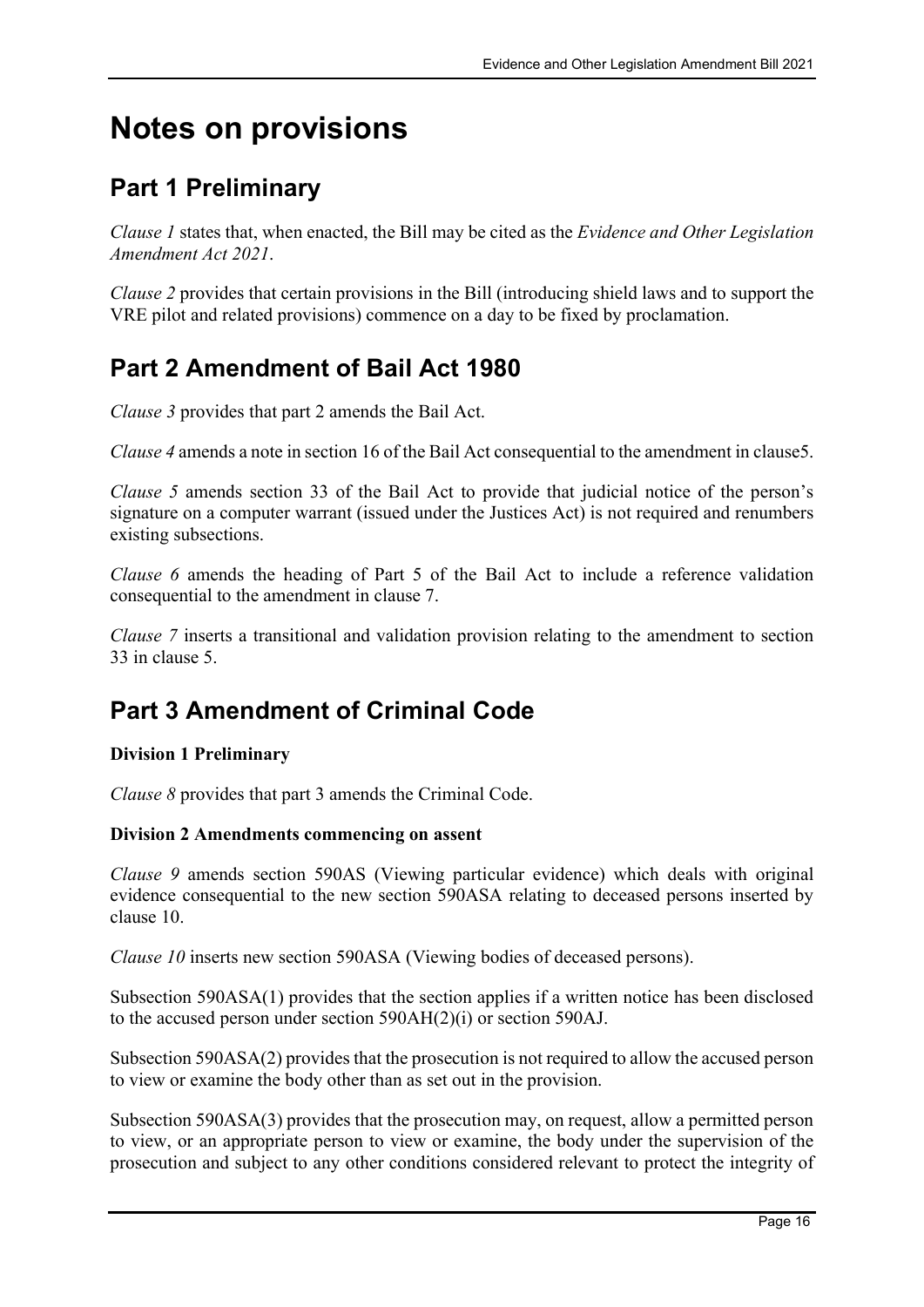the human remains and to ensure the release of the human remains under section 26 of the Coroners Act is not unnecessarily delayed. Such a condition may include a specified time frame for examination.

Subsection 590ASA(4) provides the court may direct that the prosecution allow a permitted person to view, or an appropriate person to view or examine, the body subject to the conditions the court considers appropriate to protect the integrity of the human remains and to ensure the release of the human remains under section 26 of the Coroners Act is not unnecessarily delayed. However, subsection (5) provides that the court may make the direction only if it is satisfied the terms of the direction can ensure the integrity of the body is protected and release under the Coroners Act is not unnecessarily delayed.

Subsection 590ASA(6) defines the terms which are used in the new section.

A 'body' is defined by reference to the Coroners Act and includes a part of a human body. This definition covers samples of hair, bone, and blood.

Clause 11 amends section 590AV (Disclosure directions under particular provisions) to insert a reference to new section 590ASA.

Clause 12 inserts a transitional provision relating to new section 590ASA.

#### Division 3 Amendments commencing by proclamation

Clause 13 inserts definitions into section 1 (Definitions) for the terms 'associate', of a lawyer, 'end', of the proceedings for a relevant charge, 'recorded statement' and 'relevant charge' for chapter 62, chapter division 3, by reference to new section 590AD.

Clause 14 amends section 590AA (Pre-trial directions and rulings) to include a reference to new part 6A (Recorded statements) of the Evidence Act inserted by the Bill.

Clause 15 amends section 590AD (Definitions for ch div 3) by inserting definitions for the terms 'associate', of a lawyer, 'end', of the proceedings for a relevant charge, 'recorded statement' and 'relevant charge'. The existing definition of 'prescribed summary trial' is also amended to include a charge for a domestic violence offence heard in a domestic violence proceeding, by reference to new sections 103B (Meaning of domestic violence offence) and section 103C (Meaning of domestic violence proceeding) of the Evidence Act.

Clause 16 amends section 590AI (When mandatory disclosure must be made) to combine paragraphs (1)(b) and (c) into one paragraph and include in the amended paragraph reference to new section 590AOB (Disclosure of recorded statement). The intent of these amendments is to apply this section, including the timeframes for disclosure stipulated within it, to written notices required to be given by the prosecution to an accused person under new section 590AOB (Disclosure of recorded statement).

Clause 17 amends section 590AJ (Disclosure that must be made on request) by inserting as an example under subsection (2)(f) a reference to a transcript of a recorded statement.

Clause 18 amends section 590AK (When requested disclosure must be made) to combine subparagraphs  $(1)(b)(ii)$  and  $(b)(iii)$  into one subparagraph and include in the amended subparagraph a reference to new section 590AOB (Disclosure of recorded statement).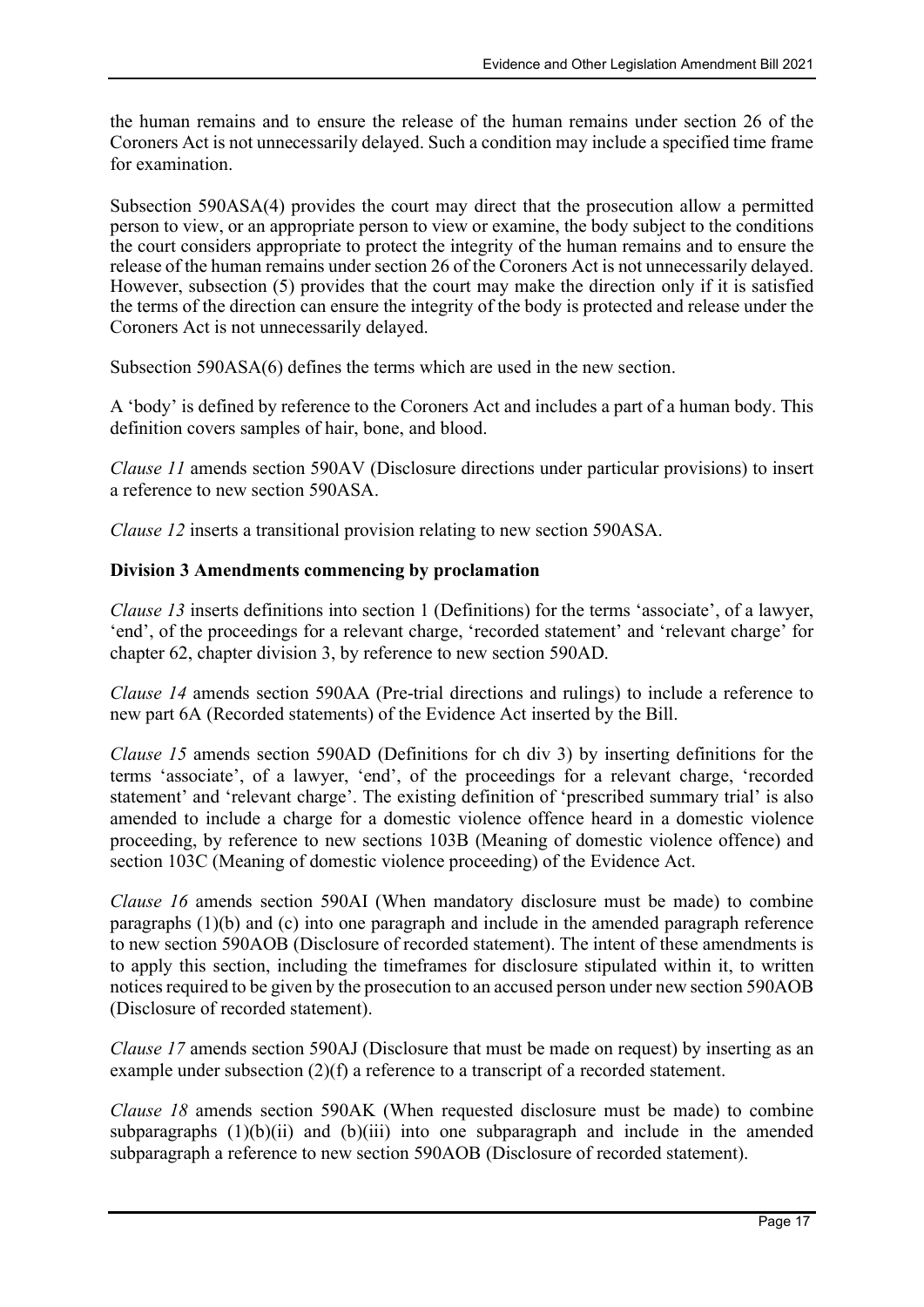Clause 19 amends subsection (1AA) of section 590AO (Limit on disclosure of sensitive evidence) to provide that the section does not apply to a recorded statement.

Clause 20 amends of section 590AOA (Evidence Act section 93A device statement) by omitting subsection (9) and replacing it with a revised subsection to make necessary changes consequential to the redrafting of section 93AA of the Evidence Act in the Bill, and by removing the definitions for the terms 'associate, 'end of proceedings' and 'relevant charge' from subsection (11), consequential to the amendments made by clauses 15 and 29 of the Bill.

Clause 21 inserts new section 590AOB (Disclosure of recorded statement) which sets out the disclosure requirements for recorded statements.

Subsection (1) provides that the prosecution must not give the accused person a copy of a recorded statement for a relevant proceeding otherwise than as required under this section.

Subsections (2) and (3) provide that where the prosecution would otherwise be required to give the accused person a copy of a recorded statement, they must instead give the accused person a written notice describing the recorded statement and specifying other matters, including certain matters which vary depending on whether or not the accused person has a lawyer acting for them.

Subsection (4) applies if an accused person has a lawyer acting for them, in which case the notice must state that the prosecution will give the lawyer a copy of the recorded statement subject to specified conditions relating to the handling of the copy, including that the lawyer must not give a copy of the recorded statement to the accused person and that the copy must only be given to persons, other than the accused person, stipulated in the subsection and in accordance with the conditions in the subsection and for a legitimate purpose connected with the relevant proceeding or a proceeding for a relevant charge.

Subsection (5) applies if the accused person does not have a lawyer acting for them, in which case the notice must state that the prosecution will not give the accused person either a copy or the original of the recorded statement but will, on request, allow an appropriate person to view the statement for the purposes of the relevant proceeding at a stated place. An 'appropriate person' is defined in subsection (11) and, in addition to the accused person, includes a Legal Aid lawyer appointed under 21O(4) of the Evidence Act for the purpose of cross-examining a protected witness, another lawyer providing legal advice or assistance to the accused person or another person engaged by the accused person where the prosecution or the court considers it is appropriate for the other person to view the recorded statement, for example, an interpreter or an expert. Subsection (5) also provides that the notice must state that the prosecution must, on request, give the accused person a transcript of the recorded statement that is in the possession of the prosecution.

Subsection (6) deals with the situation where the prosecution does not accept a person nominated by the accused person as an 'appropriate person' to view the recorded statement, and provides that the court may direct the prosecution to accept the person as an appropriate person to view the statement subject to any conditions the court considers appropriate.

Subsection (7) limits the circumstances in which the court can direct the prosecution to accept a person as an appropriate person under subsection (6) by providing that the court must be satisfied that the terms of its direction can ensure certain matters, including that the recorded statement will only be viewed for a legitimate purpose connected with the relevant proceeding.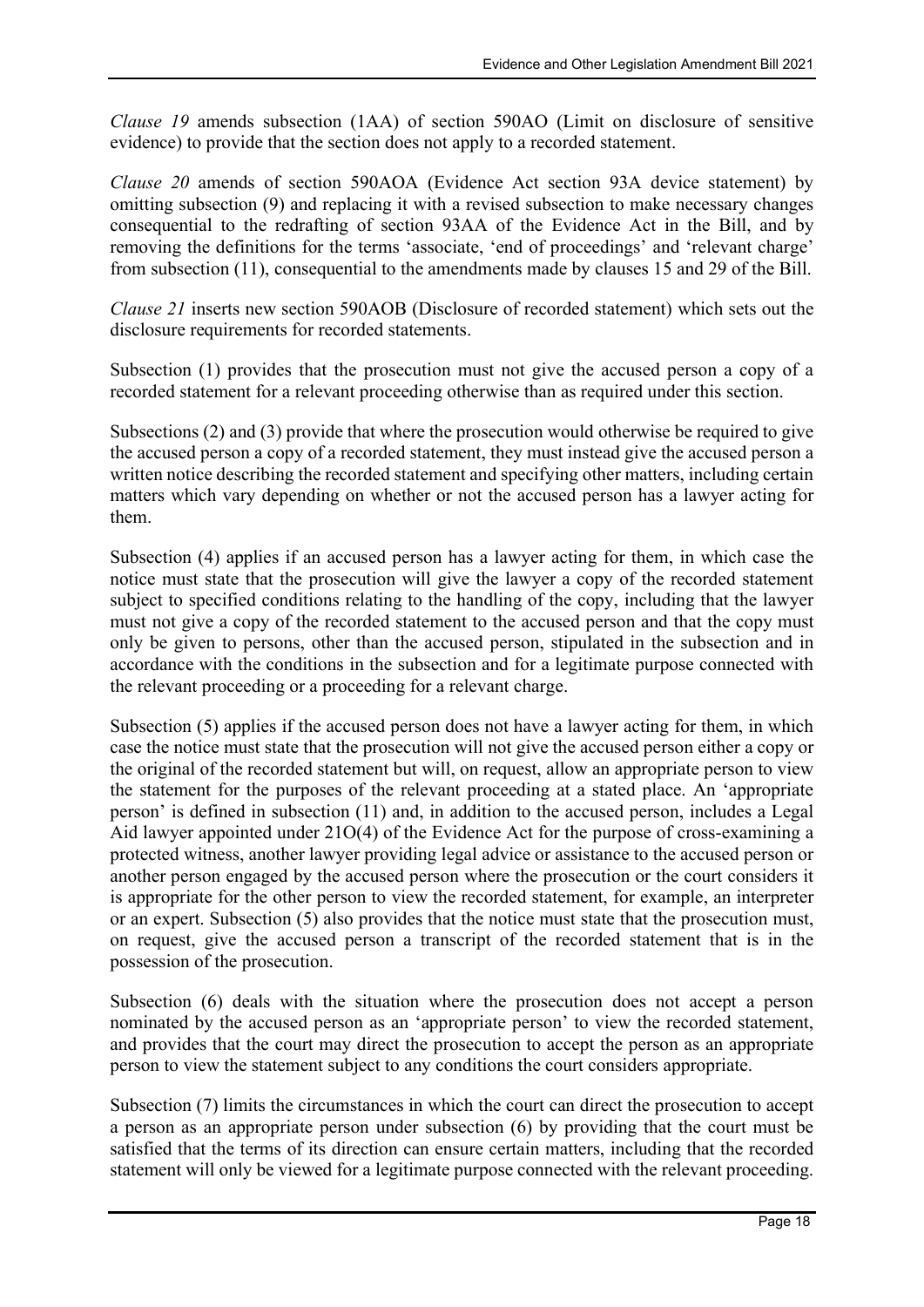Subsection (8) clarifies that an act done in contravention of a condition of a notice or court direction under the section is not done for a legitimate purpose related to a domestic violence proceeding for the purposes of applying new offence section 103Q (Unauthorised possession of, or dealing in, recorded statements) of the Evidence Act.

Subsection (9) clarifies that making a transcript of the contents of a recorded statement is not making a copy of a recorded statement to which the offence in section 103Q(1)(c) applies.

Subsection (10) clarifies that a reference to a recorded statement under new section 590AOB may include a reference to a lawfully edited copy of a recorded statement.

Subsection (11) defines the terms 'appropriate person' and 'copy' of a recorded statement.

Clause 22 amends subsection (1) of section 590AS (Viewing particular original evidence – generally) to ensure that the section does not apply to recorded statements.

Clause 23 amends section 590AV (Disclosure directions under particular provisions) by amending the definition of 'disclosure direction' under subsection (4) to ensure that disclosure directions under this section can be made in respect of a relevant proceeding under new section 590AOB.

# Part 4 Amendment of Disability Services Act 2006

Clause 24 provides that part 4 amends the Disability Services Act 2006 (the Disability Services Act).

Clause 25 amends section 138C (Chief executive's request for police information about relevant person) by amending subsection (3)(b) to include reference to a transcript of a recorded statement.

Clause 26 amends section 138M (Obtaining information from director of public prosecutions) by amending the definition of 'evidentiary material' under subsection (6)(d) to refer to a transcript of a recorded statement.

Clause 27 amends section 138ZG (Giving information to chief executive (working with children)) to insert a new paragraph into subsection (2) which refers to a section 93A transcript and a transcript of a recorded statement.

Clause 28 amends section 138ZH (Giving information to NDIS worker screening unit or working with children screening unit) by replacing subsection (4) with a provision that provides that the chief executive must not give the work screening unit or working with children screening unit a section 93A transcript or information contained in a section 93A transcript or a transcript of a recorded statement or information contained in a transcript of a recorded statement.

Clause 29 amends Schedule 8 (Dictionary) to insert a definition of 'recorded statement' and to amend the definition of 'section 93A transcript', consequential to the relocation of the definition to schedule 3 of the Evidence Act.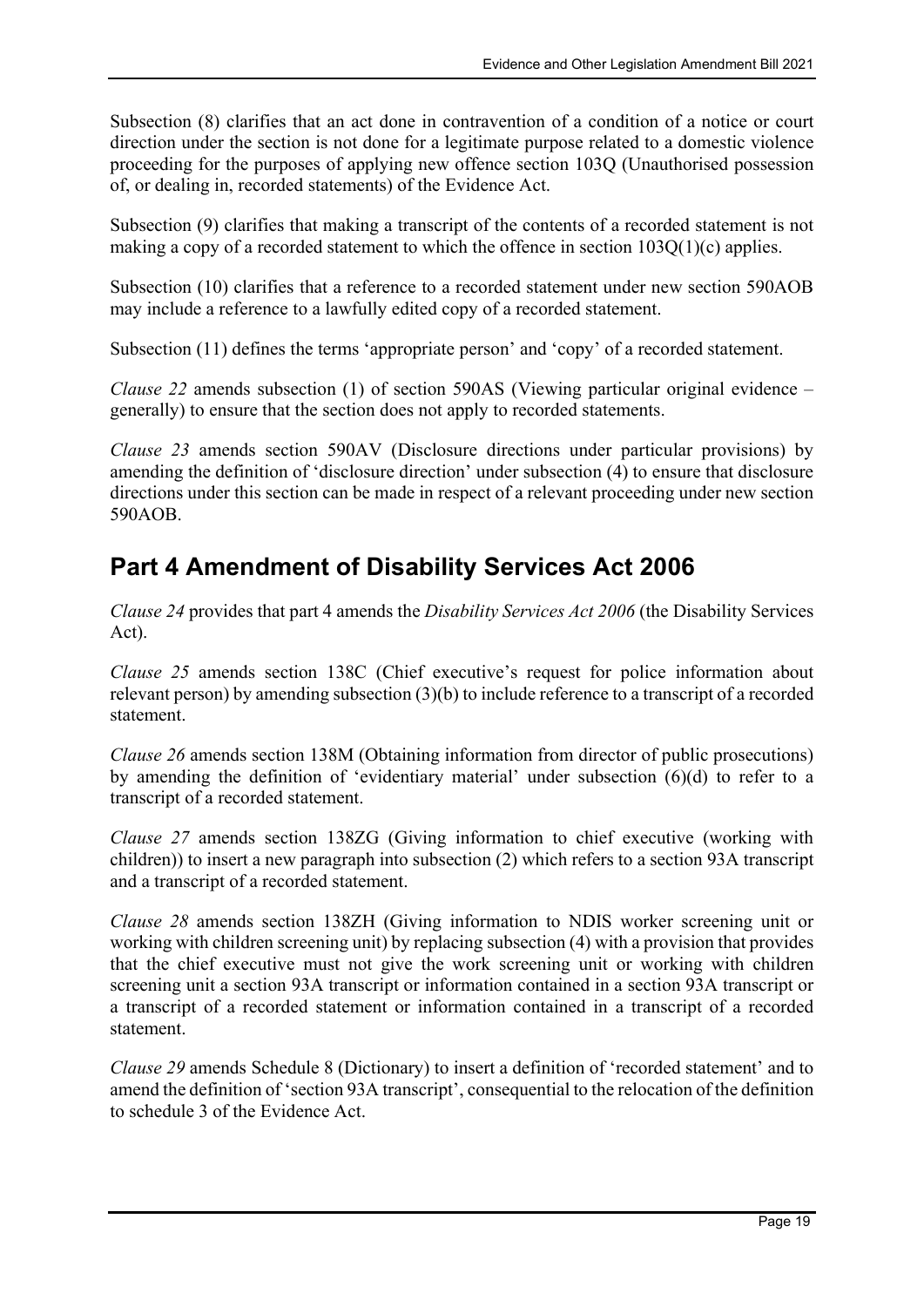### Part 5 Amendment of Domestic and Family Violence Protection Act 2012

Clause 30 provides that part 5 amends the Domestic and Family Violence Protection Act.

Clause 31 amends section 169J (Limits on information that may be shared), consequential to the relocation of the definition of a section 93AA criminal statement to schedule 3 of the Evidence Act, and to insert a new subparagraph (iv) into paragraph (d) to ensure that a recorded statement, or a transcript of a recorded statement, within the meaning of the Evidence Act may not be shared under Part 5A, Division 2 of the Domestic and Family Violence Protection Act.

# Part 6 Amendment of Evidence Act 1977

Clause 32 provides that part 6 amends the Evidence Act.

Clause 33 inserts new part 2, division 2B 'Journalist privilege'.

#### Subdivision 1 Preliminary

New section 14Q (Application of division) provides that new division 2B will apply if a person gives information to a journalist, in the normal course of the journalist's activities as a journalist, in the expectation the information may be published in a news medium, and the journalist promises not to identify them as the source of the information.

Subsection (2) states that, to remove any doubt, the new division does not prevent a person from disclosing the informant's identity as the source of the provided information. This includes a situation where the informant consents to disclosure.

New section 14R (Who is a *journalist*) defines 'journalist' to capture persons engaged and active in gathering and assessing information about matters of public interest and preparing the information, or providing comment or opinion on or analysis of the information, for publication in a news medium. The provision also sets out various matters that the court may consider in determining whether a person is a journalist.

New section 14S (Meaning of relevant proceeding) defines 'relevant proceeding' for new division 2B as a proceeding heard by a court of record whether or not the court of record hearing the proceeding is bound by the rules of evidence for the proceeding. Proceedings under the Crime and Corruption Act 2001 are expressly excluded from the meaning of a relevant proceeding.

New section 14T (Definitions for division) provides definitions for 'authorised officer', 'disclosure requirement', 'informant', 'journalist', 'news medium', 'provided information', 'relevant person', and 'relevant proceeding', which are key terms used in new division 2B.

#### Subdivision 2 Relevant proceedings

New section 14U (Application of subdivision) provides that subdivision 2 applies in relation to relevant proceedings.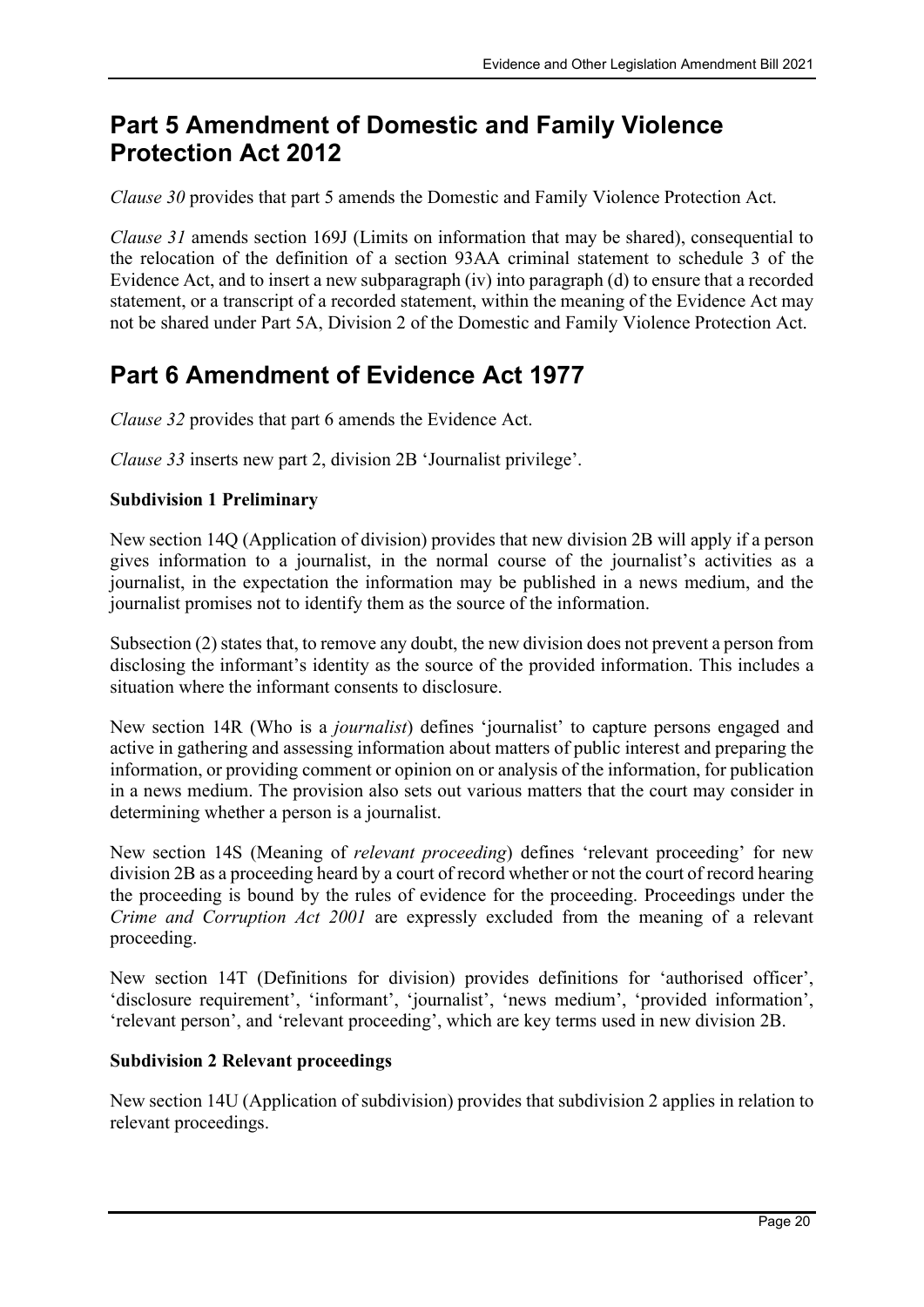New section 14V (Journalist privilege relating to identity of informants) provides that a journalist or a relevant person for the journalist cannot be compelled, in relation to the relevant proceeding (which does not include proceedings under the Crime and Corruption Act 2001), to give evidence or comply with a disclosure requirement if doing so would disclose the identity of the informant as the source of the provided information or enable the identity of the informant as the source of the provided information to be ascertained. The provision only applies in relation to a relevant person if they became aware of the identity of the informant as the source of the provided information in the normal course of their work with the journalist, or in the course of, or as a result of, a relevant proceeding.

New section 14W (Claims of journalist privilege at hearings of relevant proceedings) provides that a journalist or relevant person who is called to give evidence in a relevant proceeding may claim journalist privilege in relation to the giving of particular evidence. The journalist or relevant person has the onus of proving the claim is established on the balance of probabilities. The court must hear and decide the claim in the absence of the jury and may order that all persons, other than the accused person in a criminal proceeding and any other person specified by the court, be excluded from the room.

New section 14X (Applications for orders requiring giving of evidence despite journalist privilege) provides that a party to the proceeding may apply for an order that the journalist or relevant person must give evidence despite a claim of journalist privilege being established under section 14W. The applicant has the onus of proving each of the grounds of the application on the balance of probabilities. The court must hear and decide the application in the absence of the jury and may order that all persons, other than the accused person in a criminal proceeding and any other person specified by the court, be excluded from the room.

New section 14Y (Deciding applications under s 14X) sets out the test for the court making an order that the journalist or relevant person must give evidence despite a claim of journalist privilege being established under section 14W. The court must be satisfied the public interest in disclosing the informant's identity outweighs any likely adverse effect of the disclosure on the informant or another person and the public interest in the communication of facts and opinion to the public by the news media and the ability of the news media to access sources of facts. In deciding whether or not to make the order the court may have regard to the matters set out in subsection (2).

The provision clarifies that in deciding the application, the court may consider a written or oral statement made by the informant outlining the adverse effects the informant or another person is likely to suffer if an order is made requiring the journalist or relevant person to give the evidence despite section 14V.

The provision also provides that the court must state its reasons for making or refusing to make the order, and that the order may be subject to any terms and conditions the court considers appropriate.

New section 14Z (Objections to disclosure requirements on grounds of journalist privilege) sets out the test for the court deciding that a journalist or a relevant person's objection to complying with a disclosure requirement on the grounds of journalist privilege. The court may decide the objection is established only if satisfied that section 14V applies in relation to complying with the disclosure requirement and the public interest in disclosing the informant's identity does not outweigh any likely adverse effect of the disclosure on the informant or another person and the public interest in the communication of facts and opinion to the public by the news media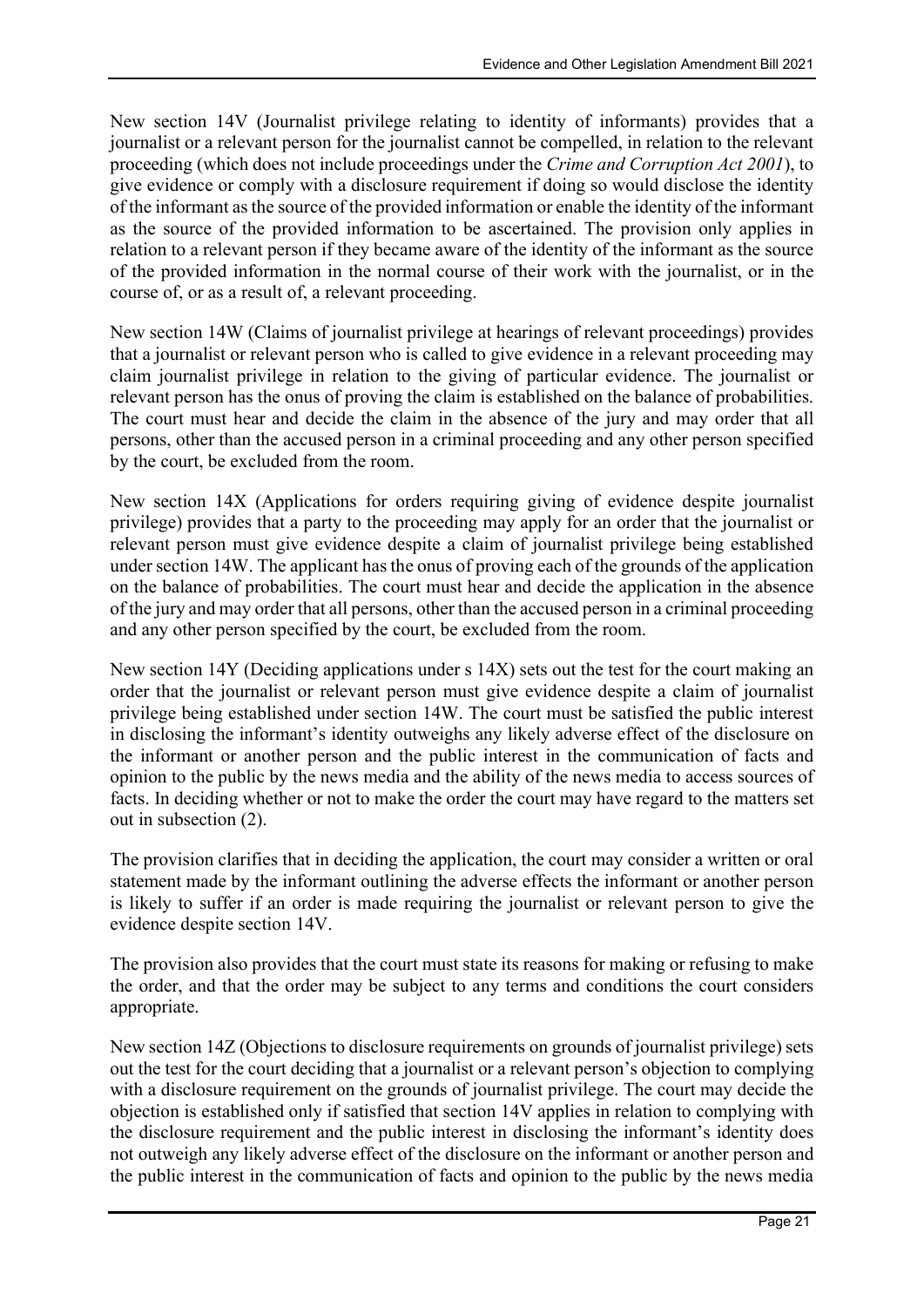and the ability of the news media to access sources of facts. In considering the public interest component of the test the court may have regard to the matters set out in section 14Y(2). The court may consider a written or oral statement made by the informant outlining the adverse effects the informant or another person is likely to suffer if the objection is not established.

The provision also provides that the court may order that all persons, other than the accused person in a criminal proceeding and any other person specified by the court, be excluded from the room.

The provision clarifies that if the court decides the objection is not established, the journalist or relevant person for the journalist must comply with the disclosure requirement. However, the requirement for the person to comply with a disclosure requirement in these circumstances does not interfere with any other ground or basis the person may have for refusing to comply with a disclosure requirement, such as an objection on another ground or a different order of the court.

New section 14ZA (Other orders court may make) provides that if a party to a proceeding applies for an order that the journalist or relevant person must give evidence despite a claim of journalist privilege being established or the court is deciding an objection to a disclosure requirement, the court may make an order restricting access to a document or any other order it considers appropriate.

New section 14ZB (Court to inform of particular rights) provides that if it appears to a court of record that a person may have grounds to claim journalist privilege in relation to giving evidence, or to apply for an order to require another person to give evidence despite an established claim of journalist privilege, the court must satisfy itself that the person is aware of the provisions relating to journalist privilege in relevant proceedings and has had an opportunity to seek legal advice.

#### Subdivision 3 Search warrants

New section 14ZC (Application of subdivision) provides the circumstances in which subdivision 3 applies.

New section 14ZD (Procedures if objections made) sets out the relevant procedures if a journalist or relevant person objects to a document or thing being dealt with as authorised under a search warrant. The authorised officer may ask the journalist or relevant person to agree to the document or thing being immediately sealed in a container, or stored in another secure way specified by the officer and held by the officer for safe keeping.

If a request is made, the authorised officer must tell the journalist or relevant person that if they do not agree the authorised officer may deal with the document or thing in a way authorised under the warrant, and if they do agree they may make an application to the Supreme Court under section 14ZE(2) in relation to the document or thing.

The provision also provides that if an application is made to the Supreme Court under section 14ZE(2), the authorised officer must ensure the sealed or stored document or thing is given to the registrar of the Supreme Court for safe keeping until the application is decided. If an application is not made, the authorised officer must ensure the sealed or stored document or thing is kept in safe custody until the end of the period mentioned in section 14ZE(3) (i.e. seven days), after which it may be dealt with in a way authorised under the warrant.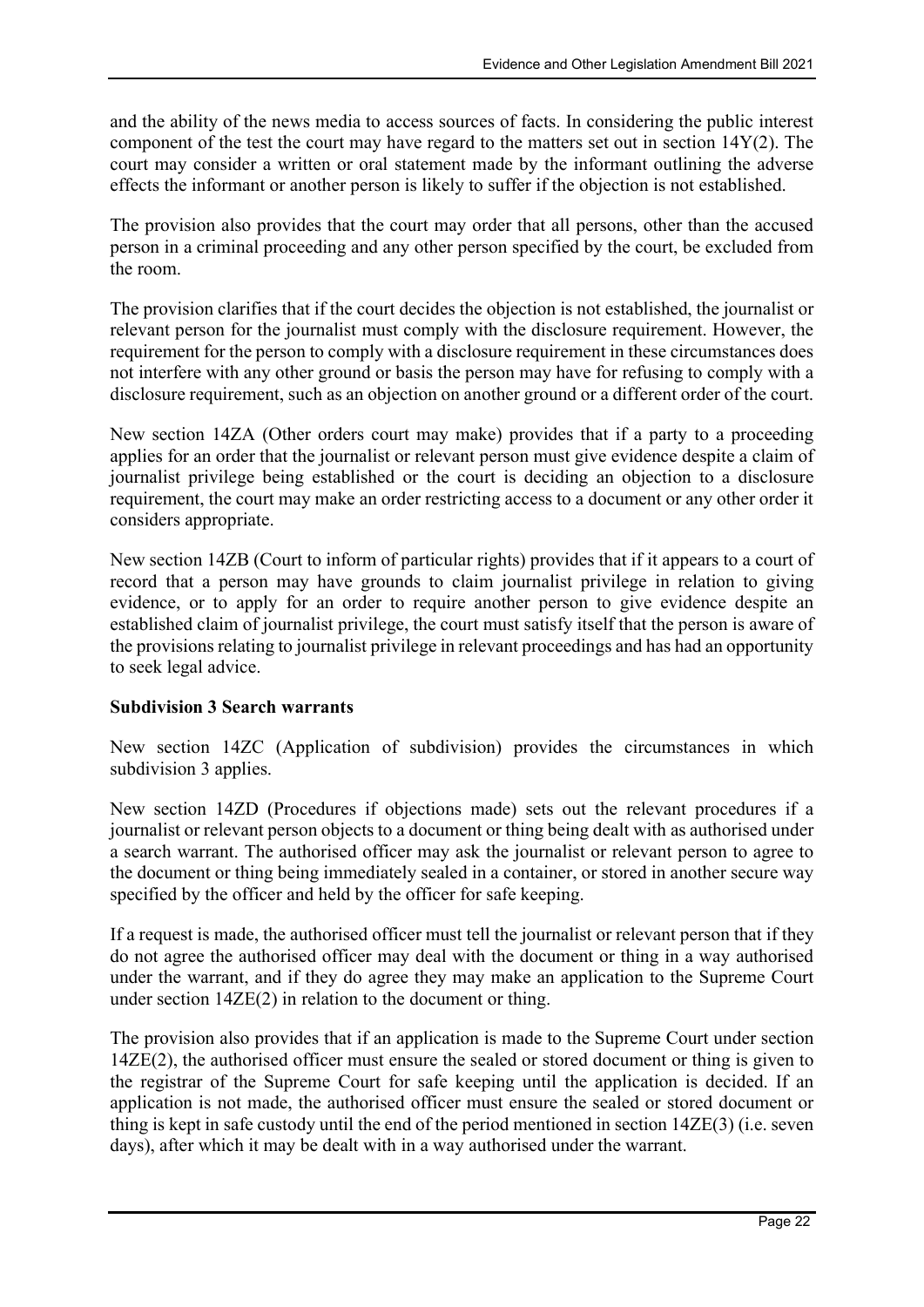New section 14ZE (Applications to Supreme Court in relation to objections) provides that prescribed persons may apply to the Supreme Court to decide whether a sealed or stored document or thing may be dealt with as authorised under a warrant. The application must be made within seven days after the authorised officer made the request under section 14ZD(1). In hearing the application, the court may order that all persons other than those specified by the court be excluded from the room.

New section 14ZF (Decisions on applications) sets out the test for the court deciding whether or not the sealed or stored document or thing may be dealt with in a way authorised under the warrant. The court must first decide whether the grounds for the journalist or relevant person's objection under section 14ZC(b) are established. If grounds for the objection are established the court may decide the sealed or stored document or thing may be dealt with in a way authorised under the warrant if satisfied the public interest in disclosing the informant's identity outweighs any likely adverse effect of the disclosure on the informant or another person and the public interest in the communication of facts and opinion to the public by the news media and the ability of the news media to access sources of facts. In deciding whether or not the sealed or stored document or thing may be dealt with in a way authorised under the warrant the court may have regard to the matters set out in subsection (4).

The provision clarifies that in deciding the application, the court may consider a written or oral statement made by the informant outlining the adverse effects the informant or another person is likely to suffer if the sealed or stored document or thing is dealt with in a way authorised under the warrant.

The provision also provides that the court must state its reasons for its decision.

New section 14ZG (Other orders court may make) provides that if an application is made to the Supreme Court for a decision in relation to a search warrant, the court may make an order restricting access to a document in relation to the application or any other order it considers appropriate.

Clause 34 amends section 21AAA (Exclusion of particular persons while particular evidence is presented) by inserting new paragraph (d) into subsection (1) to allow the court, on its own initiative, or on an application made by a party to the proceeding, to exclude persons (other than the person charged) from the court where the evidence of a special witness contained in a recorded statement is to be presented at a proceeding.

Clause 35 amends section 93A (Statement made before proceeding by child or person with an impairment of the mind) to insert new subsection (3B) which clarifies that section 93A is not intended to affect the application of sections 110A to 110C of the Justices Act to a committal proceeding in relation to section 93A statements. This amendment is intended to clarify that the usual limitations on when a person may be called to give evidence and how cross examination may be conducted under the Justices Act apply, similar to the approach taken in relation to recorded statements.

Clause 36 replaces existing section 93AA (Unauthorised possession of, or dealing in, s 93A criminal statements) with a new section 93AA (Unauthorised possession of, or dealing in, section 93A criminal statements or section 93A transcripts) and new section 93AB (Permitted use of section 93A transcript by employment-screening applicant or applicant's lawyer), and inserts new section 93AC (Publishing section 93A criminal statements or section 93A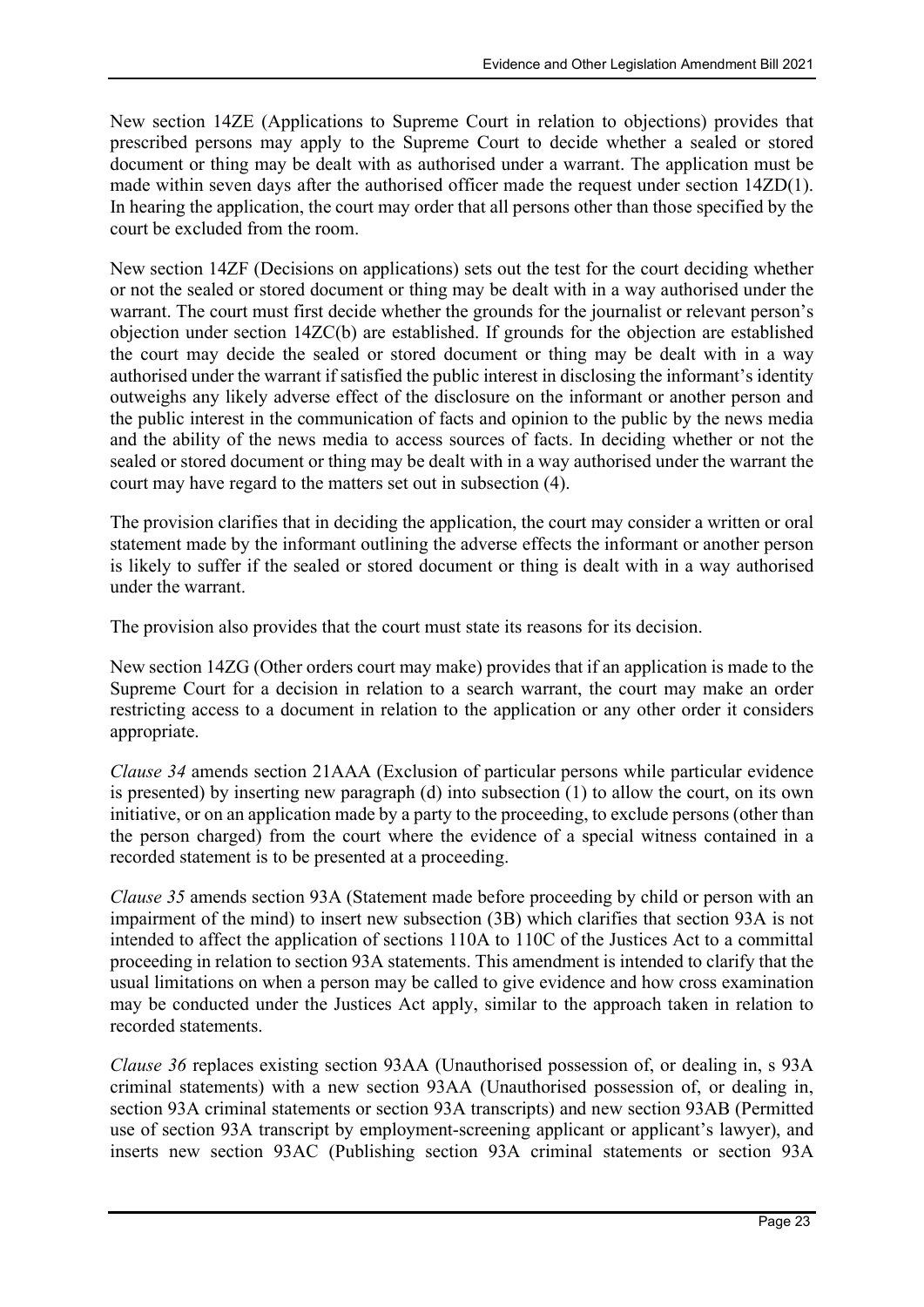transcripts prohibited). New sections 93AA and 93AB are not intended to change the operation of the existing offence in section 93AA.

Subsection (1) of new section 93AA (Unauthorised possession of, or dealing in, section 93A criminal statements or section 93A transcripts) replicates existing subsection (1) with changes to wording in line with current drafting practice and to clarify that the offence applies to a section 93A transcript. No change is made to the maximum penalty.

Subsection (2) provides that a person may do something mentioned in subsection (1):

- for a legitimate purpose related to the proceeding for which the section 93A criminal statement or section 93A transcript was made or another proceeding;
- if required or permitted under an employment-screening Act (other than to the extent stated in subsection (3)); or
- if permitted under section 93AB.

A person may be required or permitted to do a range of things under an employment-screening Act, for example, the police commissioner is required under section 312(1) of the *Working with* Children (Risk Management and Screening) Act 2000 (Working with Children Act) to comply with a request from the chief executive (working with children) to provide a section 93A transcript. The director of public prosecutions is also required under section 318(4) of the Working with Children Act to comply with a request from the chief executive (working with children) to provide evidentiary material (which includes a section 93A transcript) about an offence. Similar obligations exist in the Disability Services Act.

In addition, under section 229 of the Working with Children Act, when inviting submissions from a person, the chief executive (working with children) is required to give the person a written notice stating any other information about the person that the chief executive is aware of that the chief executive reasonably believes is relevant to whether it would be in the best interests of children for the chief executive to issue a working with children clearance to the person. This requirement provides the basis for the chief executive to put a summary of a section 93A transcript to the person as part of the blue card assessment process. A similar requirement exists under the Disability Services Act.

Subsection (3) in new section 93AA provides a qualification on the operation of subsection (2)(b) to ensure that a person acting under an employment-screening Act for the purpose of making an employment-screening decision must only supply, or offer to supply, a summary of a section 93A transcript to the employment-screening applicant. This qualification is consistent with the existing limitation in current section 93AA.

It is intended, despite section 11 of the Criminal Code, that section 20 of the Acts Interpretation Act 1954 would operate to ensure that the re-drafted section 93AA in the Bill does not affect any proceedings being commenced, continued or completed in relation to the form of the offence that existed prior to commencement. No substantive changes to the offence in section 93AA are intended.

New section 93AB (Permitted use of section 93A transcript by employment-screening applicant or applicant's lawyer) applies if an employment-screening applicant is given a written summary of a section 93A transcript in relation to an employment screening decision that has been or is proposed to be made.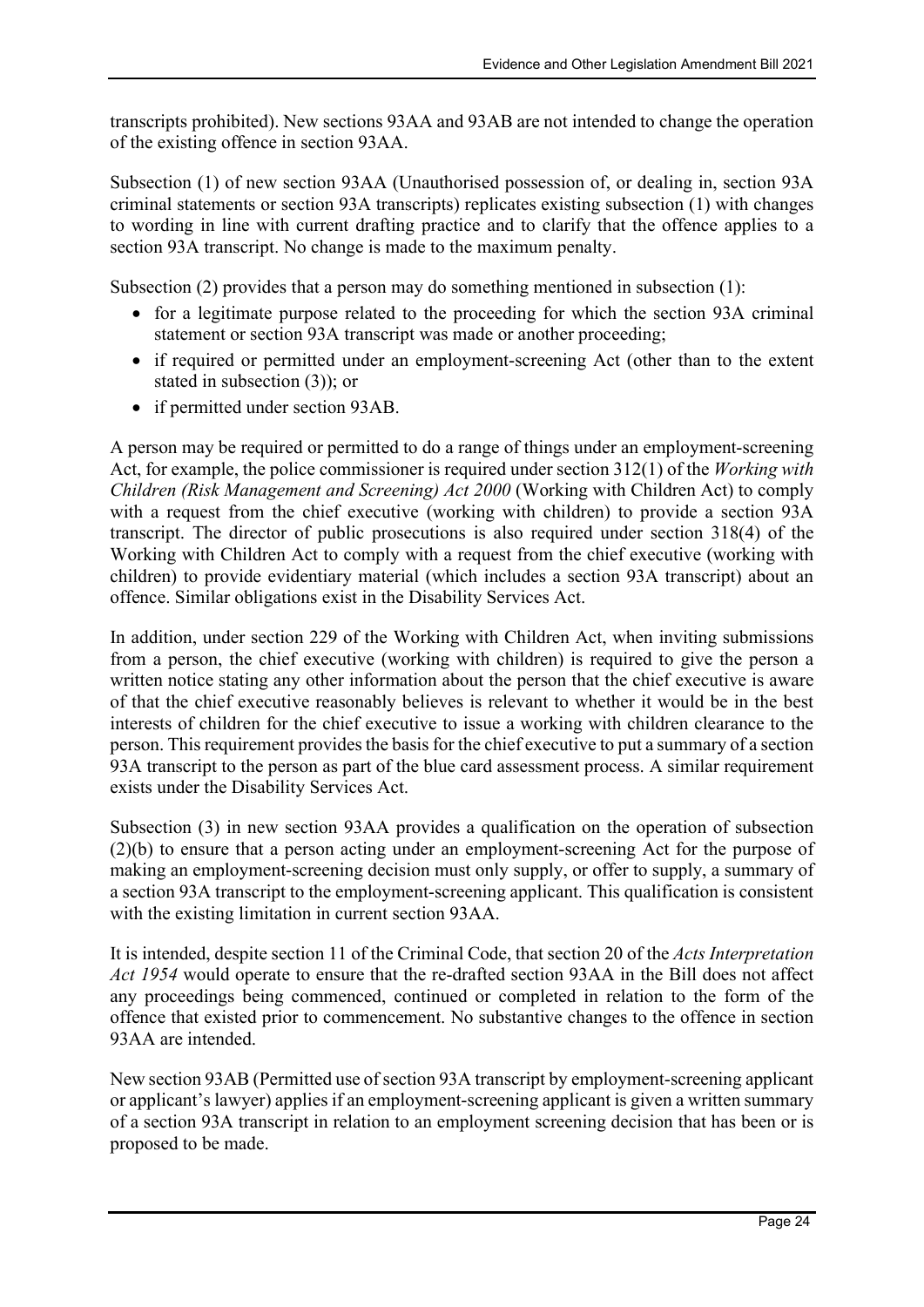Subsection (2) provides that the applicant may possess the summary. Subsection (2) also provides that the applicant may supply (or offer to supply) the summary to an Australian lawyer to obtain legal advice, or copy (or permit another person to copy) the summary for this purpose. Subsection (3) allows a lawyer to possess a copy of the summary for the purposes or providing legal advice to the employment-screening applicant in relation to the employment-screening decision.

The definition of 'section 93A transcript' as inserted by clause 39 of the Bill provides that a section 93A transcript means a transcript of a section 93A criminal statement and will include, if the context permits, a summary or copy of a summary of a transcript of a section 93A criminal statement.

New section 93AC (Publishing section 93A criminal statements or section 93A transcripts prohibited) creates an offence for publishing all or part of a section 93A criminal statement or transcript of a section 93A criminal statement. This offence is inserted for consistency with the new offence under new section 103S of the Evidence Act in relation to publishing recorded statements or transcripts of recorded statements and the existing offence under section 21AZC of the Evidence Act in relation to publishing a recording.

This new provision provides a person must not publish (as defined in the section) all or part of a section 93A criminal statement or a section 93A transcript unless the publication is approved by the court presiding at the domestic violence proceeding at which the section 93A criminal statement is presented and complies with any condition attached to the court's approval, which, under subsection (2), may only be given in exceptional circumstances. The maximum penalty for the offence is 100 penalty units or 2 years imprisonment for an individual, or 1,000 penalty units for a corporation.

Clause 37 inserts new Part 6A (Recorded statements) into the Evidence Act.

#### Division 1 Preliminary

New section 103A (Definitions for part) defines key terms used in new Part 6A.

New section 103B (Meaning of domestic violence offence) defines the term 'domestic violence offence' in a way that mirrors the definition of 'domestic violence offence' under section 1 of the Criminal Code and also includes any offence against Part 7 (Offences) of the Domestic and Family Violence Protection Act.

New section 103C (Meaning of domestic violence proceeding) defines the term 'domestic violence proceeding' as a criminal proceeding that relates to a charge for a domestic violence offence, whether or not the proceedings also relates to other offences, where the proceeding is of a type prescribed by regulation and held before a court at a place prescribed by regulation. This definition is intended to provide flexibility for construction of a pilot in relation to the place, court jurisdiction and type of proceeding.

#### Division 2 Use of recorded statements

New section 103D (Use of recorded evidence as complainant's evidence-in-chief) deals with how a recorded statement may be used as a complainant's evidence-in-chief and provides under subsection (1) that the evidence-in-chief of a complainant in a domestic violence proceeding may be given, either wholly or partly, in the form of a recorded statement under new part 6.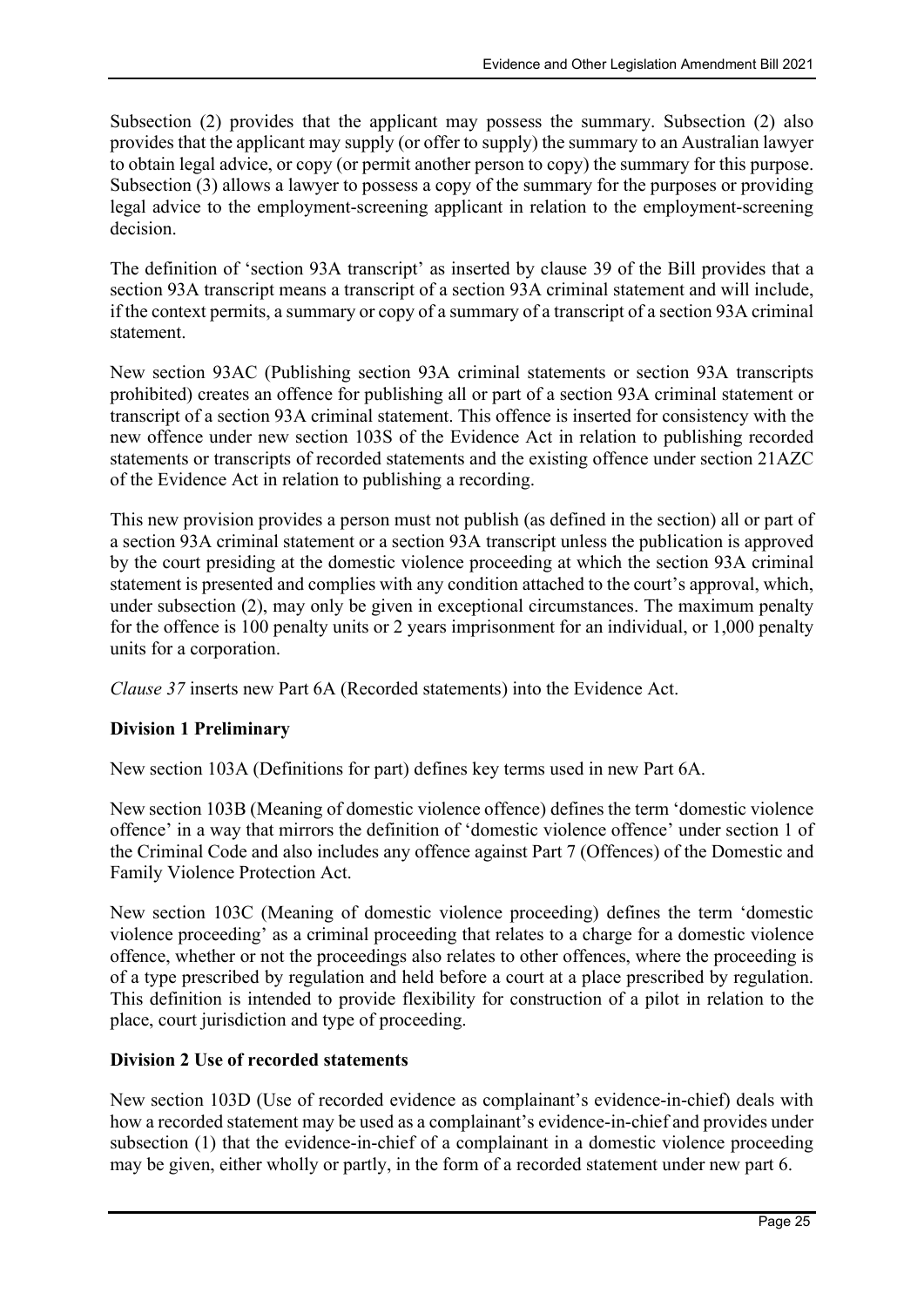Subsection (2) provides for the matters that the prosecution is required to take into account when determining whether to present all or part of a complainant's evidence-in-chief as a recorded statement. This provision is not intended to interfere with prosecutorial discretion.

New section 103E (Requirements for making recorded statements) sets out the requirements that must be met for making a recorded statement.

Subsection (1) requires that the statement be made as soon as practicable after the events happen that constitute the alleged domestic violence offence and that the statement be taken by a trained police officer. Subsection (4) defines a 'trained police officer' for the purposes of this section. Subsection (2) provides that failure to comply with these requirements does not prevent a complainant's evidence being taken or recorded under Part 6A or affect the admissibility of any recorded statement so taken.

Subsection (3) sets out the following requirements for a complainant's recorded statement to be admissible under new section 103H (Admissibility of recorded statements generally):

- that it must be made with the complainant's informed consent (see new section 103F);
- $\bullet$  that it must include an acknowledgement, or declaration under the *Oaths Act 1867*, by the complainant that the recorded statement is true to the best of the complainant's knowledge and belief and that the complainant knows that they may prosecuted for making a false statement; and
- that it must contain an oral translation of any part of the recorded statement that is in a language other than English.

New section 103F (When a recorded statement is made with informed consent) sets out the requirements for informed consent. Subsection (2) provides that a recorded statement will be made with the informed consent of the complainant if the police officer taking the statement informs the complainant before taking the recorded statement:

- of certain matters about how the recorded statement may be used and disclosed, including that it may be presented as the complainant's evidence-in-chief in a court and can be disclosed to, and used by, the accused person and other persons (for example, an accused person's lawyer or another appropriate person, such as an interpreter or translator, under new section 590AOB (Disclosure of recorded statement) of the Criminal Code);
- that if the complainant's statement is presented as the complainant's evidence-in-chief in a court, the complainant may be required to attest to the truthfulness of the statement in court and may also be required to give further evidence in court (under section 103H(1)(d) for a recorded statement to be admissible as a complainant's evidence-in-chief, at the hearing of the proceeding the complainant must attest to the truthfulness of the statement and be available for cross-examination by the accused person or their lawyer and reexamination by the prosecution); and
- that they may refuse to consent to the making of the recorded statement.

Subsection (3) further requires that the complainant must, after being informed of these matters, indicate in the recorded statement that they understand and consent to the making of the recorded statement.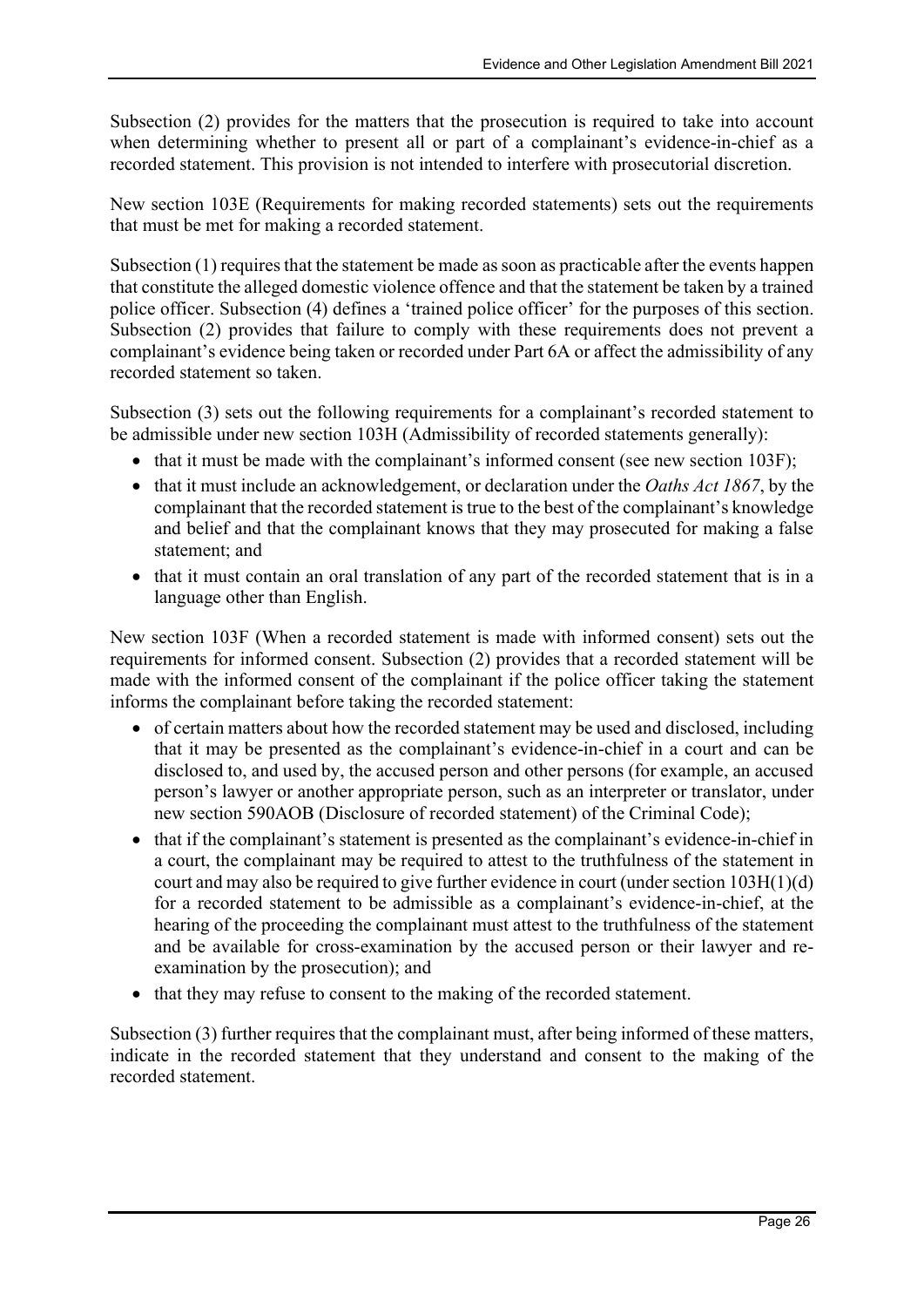#### Division 3 Admissibility of recorded statements

New section 103G (References to recorded statement) provides that a reference to a recorded statement under division 3 is to include, if the context permits, a lawfully edited copy of a recorded statement (see new section 103O (Editing or otherwise altering recorded statements)).

New section 103H (Admissibility of recorded statements generally) sets out the requirements for the admissibility of a recorded statement in a domestic violence proceeding as the complainant's evidence-in-chief.

Subject to subsection (2), which provides that a court may rule as inadmissible the whole or any part of a recorded statement and that where the court makes such a ruling, that the recorded statement may be edited or otherwise altered to delete the part that is inadmissible, a recorded statement is admissible if the following requirements under subsection (1) are met:

- (a) the recorded statement complies with the requirements under section  $103E(3)$ ;
- (b)the recorded statement is in the form of a videorecording;
- (c)the disclosure requirements under new section 590AOB of the Criminal Code have been complied with for the recorded statement; and
- (d)at the hearing of the proceeding, the complainant attests to the truthfulness of the contents of the recorded statement and is available for cross-examination and re-examination.

Subsection (3) allows the court to admit a recorded statement despite non-compliance with the requirements in 103E(3) provided the court is satisfied that there was substantial compliance and that it would be in the interests of justice for the recorded statement to be admitted. The subsection also allows the court to admit a recorded statement as an audio recording, if the court is satisfied that there are exceptional circumstances for the audio recording to be admitted, and the defendant would not be unfairly prejudiced.

Subsection (4) allows the parties to a proceeding to consent to the admissibility of a recorded statement despite noncompliance with the disclosure requirements or the requirement for the complainant to attest to the truthfulness of the recorded statement and be available for crossexamination and re-examination. However, subsection (5) provides that if the defendant does not have a lawyer acting for them, they may only consent if the court is satisfied the defendant understands the consequences of giving such consent.

New section 103I (Admissibility of recorded statements in particular committal proceedings) sets out the requirements for admissibility for a recorded statement in a domestic violence proceeding that is a committal proceeding having regard to the requirements under section 110A of the Justices Act.

New section 103J (Application of particular provisions to recorded statements) applies particular provisions (sections 94 (Admissibility of evidence concerning credibility of persons responsible for statement), 98 (Rejection of evidence), 99 (Withholding statement from jury room), 101 (Witness's previous statement, if proved, to be evidence of facts stated) and 102 (Weight to be attached to evidence)) under part 6 of the Evidence Act, with all necessary changes, to a recorded statement or a transcript of a recorded statement that is admissible in a domestic violence proceeding under new sections 103H or 103I.

Section 103K (Relationship with other Acts) provides for necessary changes to be read into section 111 of the Justices Act and section 4 of the *Criminal Law Amendment Act 1892* to allow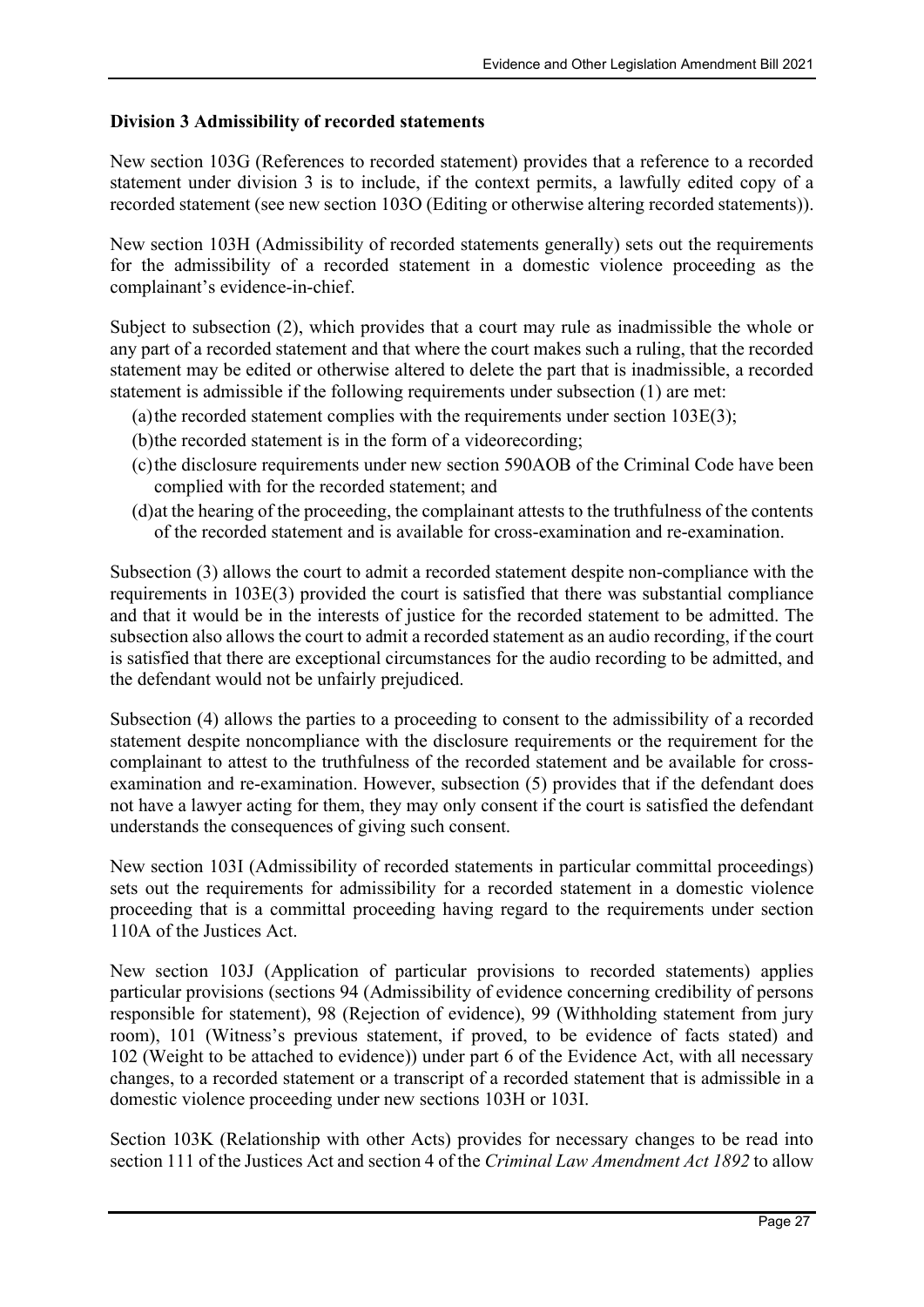these sections to apply to a recorded statement or a transcript of a recorded statement that is admissible in a domestic violence proceeding under new sections 103H or 103I.

Section 103L (Limitation on cross-examination under Justices Act not affected) clarifies that nothing in new Part 6A affects the application of section 110C (Limitation of cross-examination) of the Justices Act to a domestic violence proceeding. This means that where a complainant's recorded statement has been admitted in a committal proceeding as the complainant's evidence-in-chief pursuant to a direction under section 83A (Direction hearing) of the Justices Act requiring the prosecution to call the complainant, any cross-examination of the complainant is to be subject to the limitations expressed in the Justices Act.

New section 103M (Powers to close court not limited) clarifies that new part 6A does not limit the existing powers of a court under the Evidence Act or another Act to close the court while particular evidence is presented in a domestic violence proceeding.

New section 103N (Orders, directions and rulings in relation to complainants) provides that, without limiting certain existing powers of the court to give directions or rulings under section 21A of the Evidence Act, 590AA of the Criminal Code and section 83A of the Justices Act, a court hearing a domestic violence proceeding may on its own initiative or on application by a party to the proceeding make orders or given directions or rulings it considers appropriate for new Part 6A.

#### Division 4 Editing or otherwise altering recorded statements

New section 103O (Editing or otherwise altering recorded statements) provides for when a recorded statement may be edited or altered. This may occur only:

- with the consent of the parties to the domestic violence proceeding in which the recorded statement is, or is to be, presented (subject to subsection (2) if the defendant does not have a lawyer acting for them); or
- where editing or altering the recorded statement is required to either avoid disclosure of material that does not need to be, or must not be, disclosed to the defendant, or, to comply with a direction or order of the court.

#### Division 5 Offences relating to recorded statements

New section 103P (References to recorded statement, transcript of recorded statement, or summary of transcript) sets out the meaning of references to a recorded statement, a transcript of a recorded statement, and a summary of a transcript of a recorded statement for the purposes of new division 5. The section provides that a reference to a recorded statement includes a reference to a copy of a recorded statement. Further, if the context permits:

- $\bullet$  subsection (1)(b) provides that a reference to a transcript of a recorded statement includes a reference to a copy of a transcript of a recorded statement, or a summary or a copy of a summary of a transcript of a recorded statement; and
- $\bullet$  subsection (1)(c) provides that a reference to a summary of a transcript of a recorded statement includes a reference to a copy of a summary of a recorded statement.

Subsection (2) provides that a reference to a copy of a recorded statement does not include a copy that is part of a record or a transcript of a record of a legal proceeding under the Recording of Evidence Act 1962. Subsection (3) provides that section 4 (Meaning of copy of document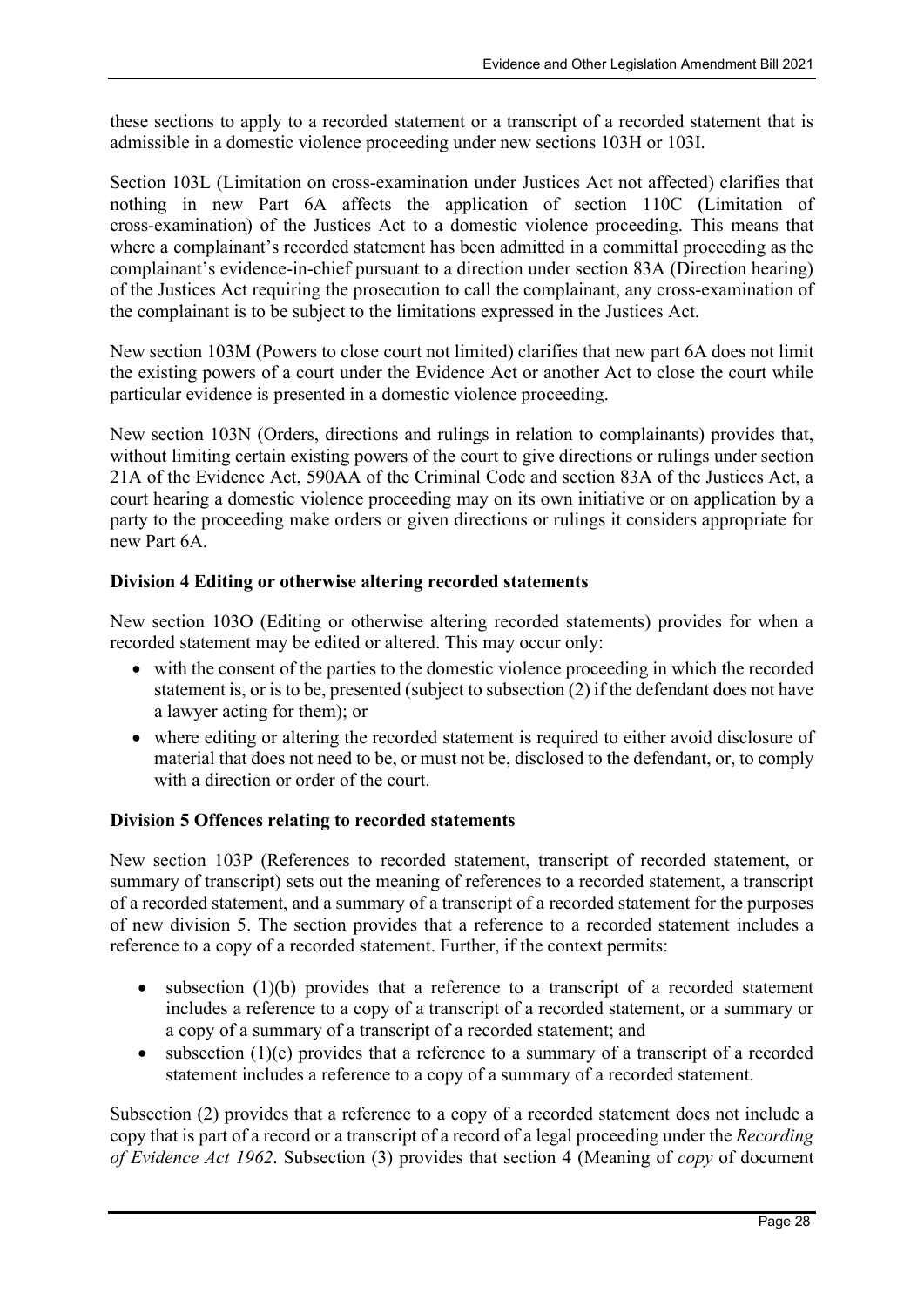etc.) of the Evidence Act does not apply to a reference to a copy of a recorded statement in division 5.

New section 103Q (Unauthorised possession of, or dealing in, recorded statements) creates an offence in relation to the unauthorised possession, supply and copying of recorded statements.

Subsection (1) provides that a person commits an offence in the following circumstances:

- the person possesses a recorded statement or a transcript of a recorded statement;
- the person supplies, or offers to supply, a recorded statement, or a transcript of a recorded statement to another person; or
- the person copies, or permits another person to copy, a recorded statement or a transcript of a recorded statement.

The maximum penalty for the offence is 100 penalty units or 2 years imprisonment for an individual, or 1,000 penalty units for a corporation.

Subsection (2) provides that a person may do something mentioned in subsection (1):

- for a legitimate purpose related to a domestic violence proceeding or another proceeding; or
- if required or permitted to do so under an employment-screening Act (other than to the extent stated in subsection (3)); or
- if permitted under new section 103R (Permitted use of a transcript of recorded statement by employment-screening applicant or applicant's lawyer).

Following the commencement of the amendments relating to recorded statements, a person may be required or permitted to do a range of things under an employment-screening Act, for example, the police commissioner will be required under section 312(1) of the Working with Children Act to comply with a request from the chief executive (working with children) to provide a transcript of a recorded statement. The director of public prosecutions will also be required under section 318(4) of the Working with Children Act to comply with a request from the chief executive (working with children) to provide evidentiary material (which will include a transcript of a recorded statement) about an offence. Similar obligations will exist in the Disability Services Act.

In addition, under section 229 of the Working with Children Act, when inviting submissions from a person, the chief executive (working with children) is required to give the person a written notice stating any other information about the person that the chief executive is aware of that the chief executive reasonably believes is relevant to whether it would be in the best interests of children for the chief executive to issue a working with children clearance to the person. This requirement will provide the basis for the chief executive to put a summary of a transcript of a recorded statement to the person as part of the blue card assessment process. A similar requirement exists under the Disability Services Act.

Subsection (3) provides a qualification on the operation of subsection (2)(b) to ensure that a person acting under an employment-screening Act for the purpose of making an employmentscreening decision must only supply, or offer to supply, a summary of a transcript of a recorded statement to the employment-screening applicant. This qualification is consistent with the existing limitation in current section 93AA.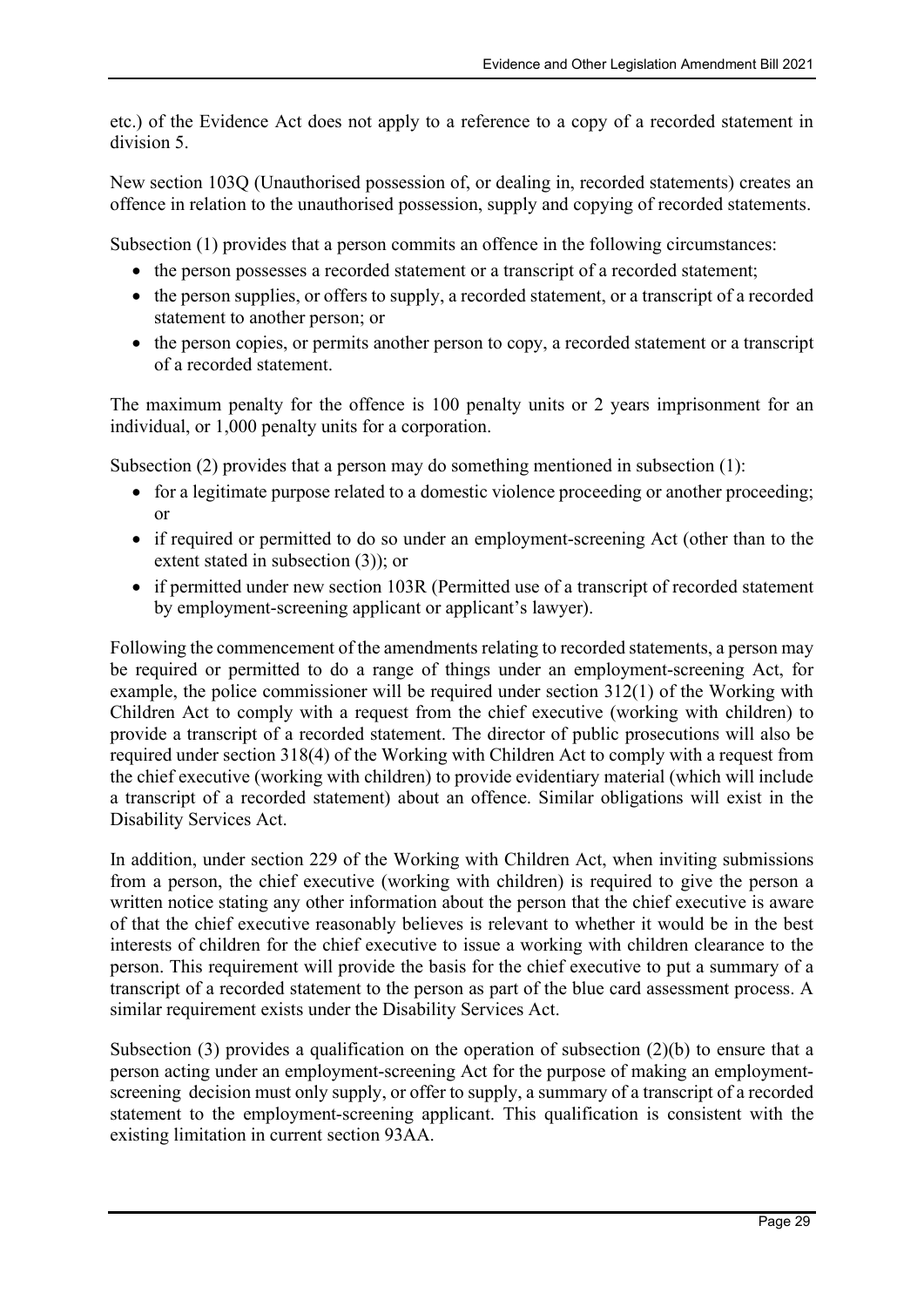New section 103R (Permitted use of transcript of recorded statement by employment-screening applicant or applicant's lawyer) applies if an employment screening applicant is given a written summary of a transcript of a recorded statement because an employment screening decision has been, or is proposed to be, made about the person.

Subsection (2) provides that the applicant may possess the summary. Subsection (2) also provides that the applicant may supply, or offer to supply, the summary to an Australian lawyer to obtain legal advice in relation to an employment-screening decision, or copy (or permit another person to copy) the summary for this purpose. Subsection (3) allows a lawyer to possess or copy the summary for the purposes or providing legal advice to the employment-screening applicant in relation to the employment-screening decision.

New section 103S (Publishing a recorded statements or transcripts of recorded statements prohibited) creates an offence for publishing all or part of a recorded statement, or a transcript of a recorded statement. A person must not publish (as defined in the section) all or part of a recorded statement or a transcript of a recorded statement unless the publication is approved by the court presiding at the domestic violence proceeding at which the recorded statement is presented and complies with any condition attached to the court's approval, which, under subsection (2), may only be given in exceptional circumstances. The maximum penalty for the offence is 100 penalty units or 2 years imprisonment for an individual, or 1,000 penalty units for a corporation.

Clause 38 inserts new division 12 (Evidence and Other Legislation Amendment Act 2021) into part 9.

New section 157 (Journalist privilege) provides the transitional arrangements for new part 2, division 2B (Journalist privilege). The new division 2B applies in relation to information given to a journalist before or after the commencement of the new division. The provisions in subdivision 2 (Relevant proceedings) apply in relation to relevant proceedings only if the proceeding starts on or after the commencement of the new subdivision. The provisions in subdivision 3 (Search warrants) apply in relation to a warrant mentioned in section 14ZC only if the warrant is issued on or after the commencement of the new subdivision.

New section 158 (Domestic violence proceedings) provides that new Part 6A only applies in relation to a domestic violence proceeding if the originating step (as defined in the section) for the proceeding is taken on or after the commencement, irrespective of whether the act or omission constituting the domestic violence offence happened, or the recorded statement was made, before the commencement. This means new Part 6A will not apply to proceedings which are already on foot at commencement. However, a recorded statement taken prior to commencement may be used in a domestic violence proceeding started after commencement but must still comply with the admissibly and other requirements under the Bill.

Clause 39 amends the dictionary in schedule 3 of the Evidence Act to insert definitions for 'Australian lawyer', 'authorised officer', 'civil proceeding arising from the commission of a relevant offence', 'complainant', 'disclosure requirement', 'domestic violence offence', 'domestic violence proceeding', 'employment-screening Act', 'employment-screening applicant', 'employment-screening decision', 'informant', 'journalist', 'jurisdiction', 'news medium', 'parentage order relationship', 'prescribed relationship', 'provided information', 'recorded statement', 'relevant person', 'section 93A criminal statement', 'section 93A transcript', and 'step relationship'. The provision also amends the definitions of 'lawfully edited copy' and 'relevant proceeding'.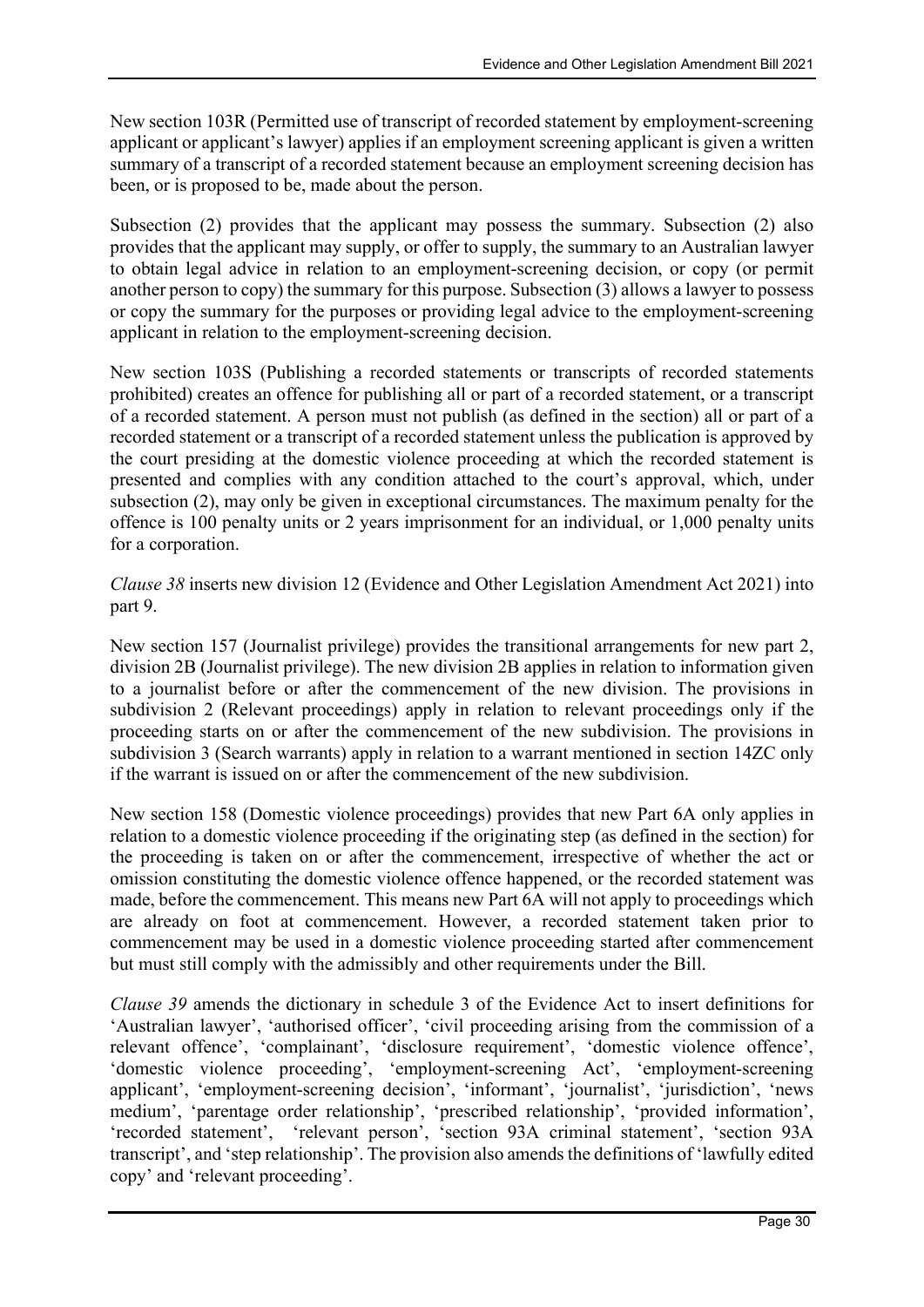### Part 7 Amendment of Justices Act 1886

Clause 40 provides that part 7 amends the Justices Act.

Clause 41 amends section 83A (Direction hearing) by inserting a new paragraph (i) into subsection (5) to include matters relating to new Part 6A of the Evidence Act.

Clause 42 amends section 154 (Copies of record), consequential to the relocation of the definition of a section 93AA criminal statement to schedule 3, and to insert a new paragraph (d) into subsection (3) to include a recorded statement under new section 103A of the Evidence Act.

## Part 8 Amendment of Magistrates Act 1991

Clause 43 provides that part 8 amends the Magistrates Act.

Clause 44 amends section 21 (Transfer policy) to amend the definition 'regional Queensland' by removing Toowoomba from the list of places outside of which mean regional Queensland.

Clause 45 inserts new division 10 (Transitional provision for Evidence and Other Legislation Amendment Act 2021) in part 10 which includes a transitional provision (new section 73) for the amendment to section 21 in clause 44.

### Part 9 Amendment of Working with Children (Risk Management and Screening) Act 2000

Clause 46 provides that part 9 amends the Working with Children Act.

Clause 47 amends section 311 (Chief executive may ask police commissioner for information) by amending subsection (3) to insert a new paragraph (c), which applies where there is police information about a person, to include reference to a transcript of a recorded statement. This amendment is to ensure that the chief executive may ask the police commissioner for a transcript of a recorded statement relating to an offence mentioned in the police information to inform employment-screening decisions under the Working with Children Act.

Clause 48 amends section 318 (Obtaining information from director of public prosecutions) by amending the definition of 'evidentiary material' in subsection (9)(d), to also refer to a transcript of a recorded statement.

Clause 49 amends section 344 (Giving information to chief executive (disability services)) to insert a new paragraph in subsection (3) which refers to information related to police information about a person including a section 93A transcript and a transcript of a recorded statement.

Clause 50 amends section 384 (Confidentiality of protected information) to ensure that the ability of a person to disclose or give access to protected information for the purpose of obtaining advice for, or giving advice to the Minister does not extend to disclosing or giving access to a section 93A transcript or a transcript of a recorded statement.